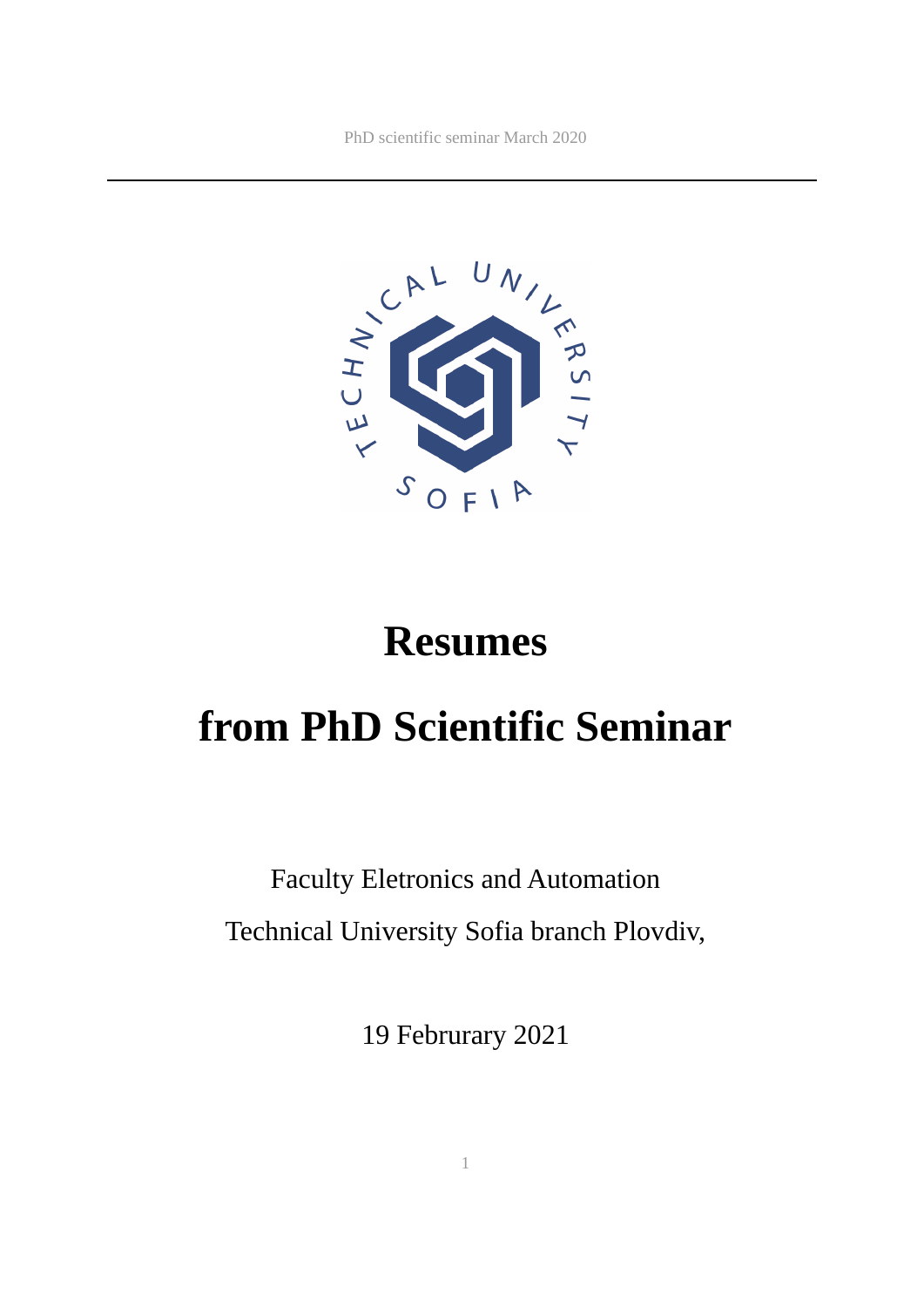# *Table of Contents*

# *Index of Authors*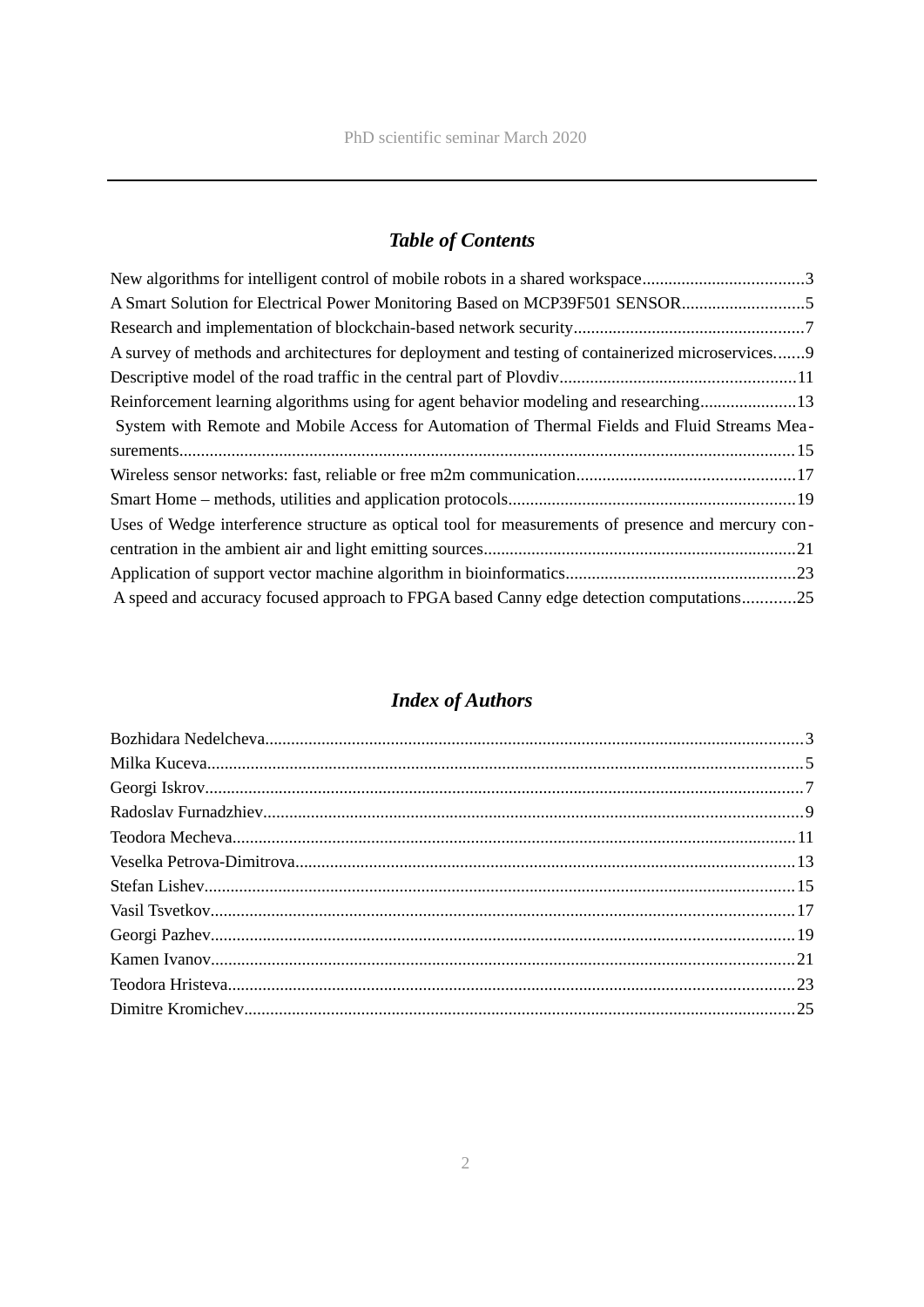I'm Bozhidara Nedelcheva and I'm 1st year PhD student at the Technical University Sofia branch Plovdiv, Department of Control Systems. I have a MSc and BSc degree in Automation from Plovdiv branch of Technical University of Sofia. My PhD research interests and activities are in robots, to learn and to control them.

<span id="page-2-1"></span>NEW ALGORITHMS FOR INTELLIGENT CONTROL OF MOBILE ROBOTS IN A SHARED WORKSPACE

#### <span id="page-2-0"></span>BOZHIDARA NEDELCHEVA

Computer Systems and Technologies Department Technical University of Sofia-branch Plovdiv Tsanko Dyustabanov 25, 4000 Plovdiv, Bulgaria bojidara.nedelcheva@std.tu-plovdiv.bg

While robotic technologies and applications have experienced accelerating advances, with robots vacuuming homes, assembling automobiles, exploring planets and oceans, and performing surgeries, their potential remains limited by their ability to effectively interact with people and to work in shared workspaces. It becomes clear now that the fields of applications for robotics will influence not only industrial applications and domestic activities but also entertainment, education, monitoring, security, and assistive living, leading robots to frequent interactions with untrained humans, or with other robots in unstructured environments. It can be concluded that the level of comfort and safety experienced by the users during the interaction with robots will play a fundamental role in this process. This requires the development of new learning and adaptation methods and autonomous behaviours to ensure that robots are fully involved not only in a structured industrial environment but also in shared workspaces. The fact that the EU's the USA's industrial development strategies identifies this areas as a priority, gives us a reason to believe that the proposal is in line with the main priority lines in the development of research at regional, national and European level.

This PhD work focuses on the development of algorithms for learning and adaptation of intelligent behaviors of autonomous/mobile robots. The goal is to use approaches and technologies related to artificial intelligence, cyber-physical systems, sensory information, digital models and simulations, big data - to achieve higher functionalities of robots and their application in a shared working environment. Research addresses both the concepts of collaborative robots in the industry and the service robots operating in the human environment.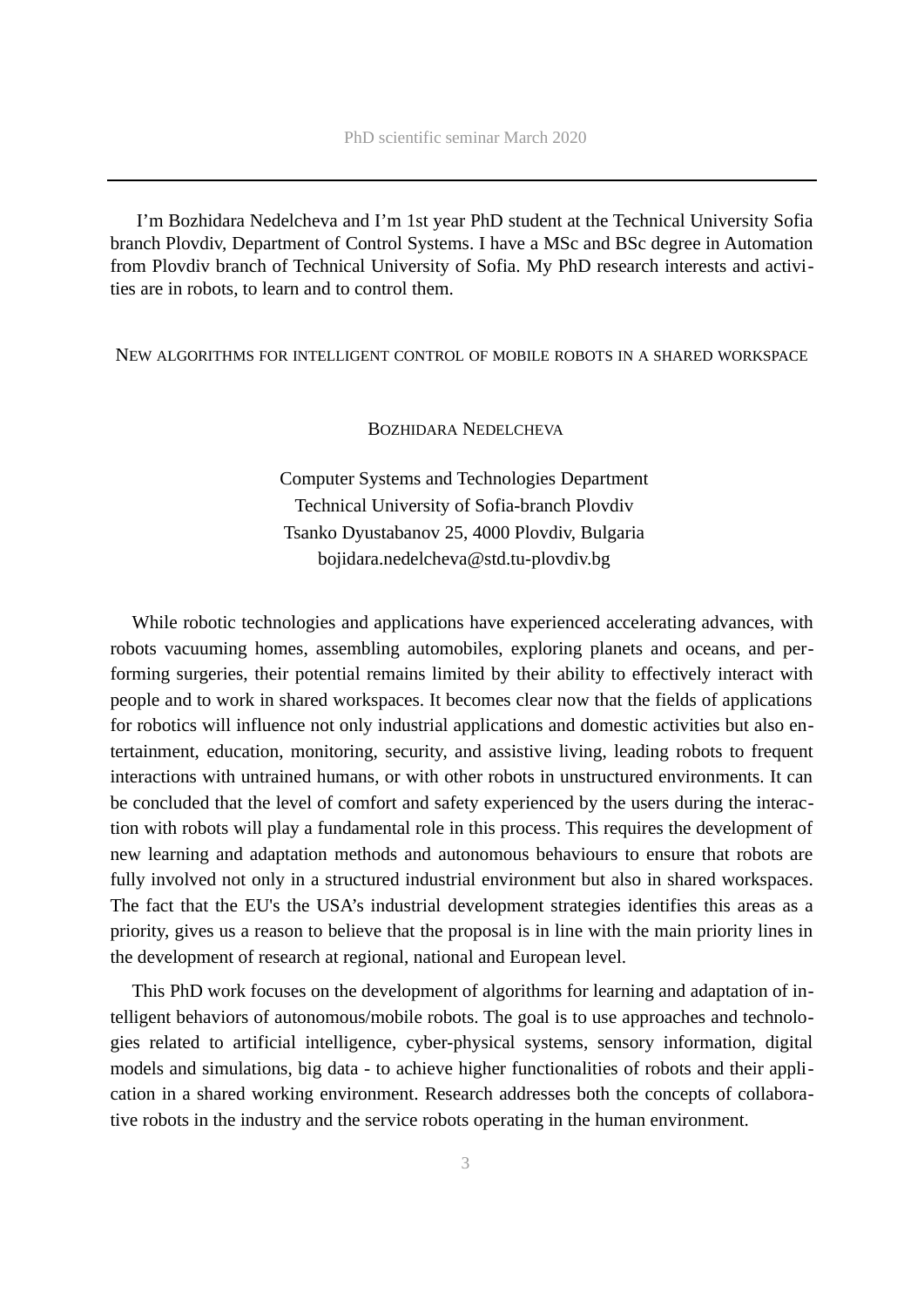For the realization of this common goal, the work identifies a number of specific research areas that would greatly help to make the behaviors of robots in a shared work environment more flexible, more useful, and safer:

1Using natural interfaces for human - robot communication.

2Study of learning and adaptation algorithms and their application to robot control in a shared environment.

3Investigation of algorithms for multi-agent robot control.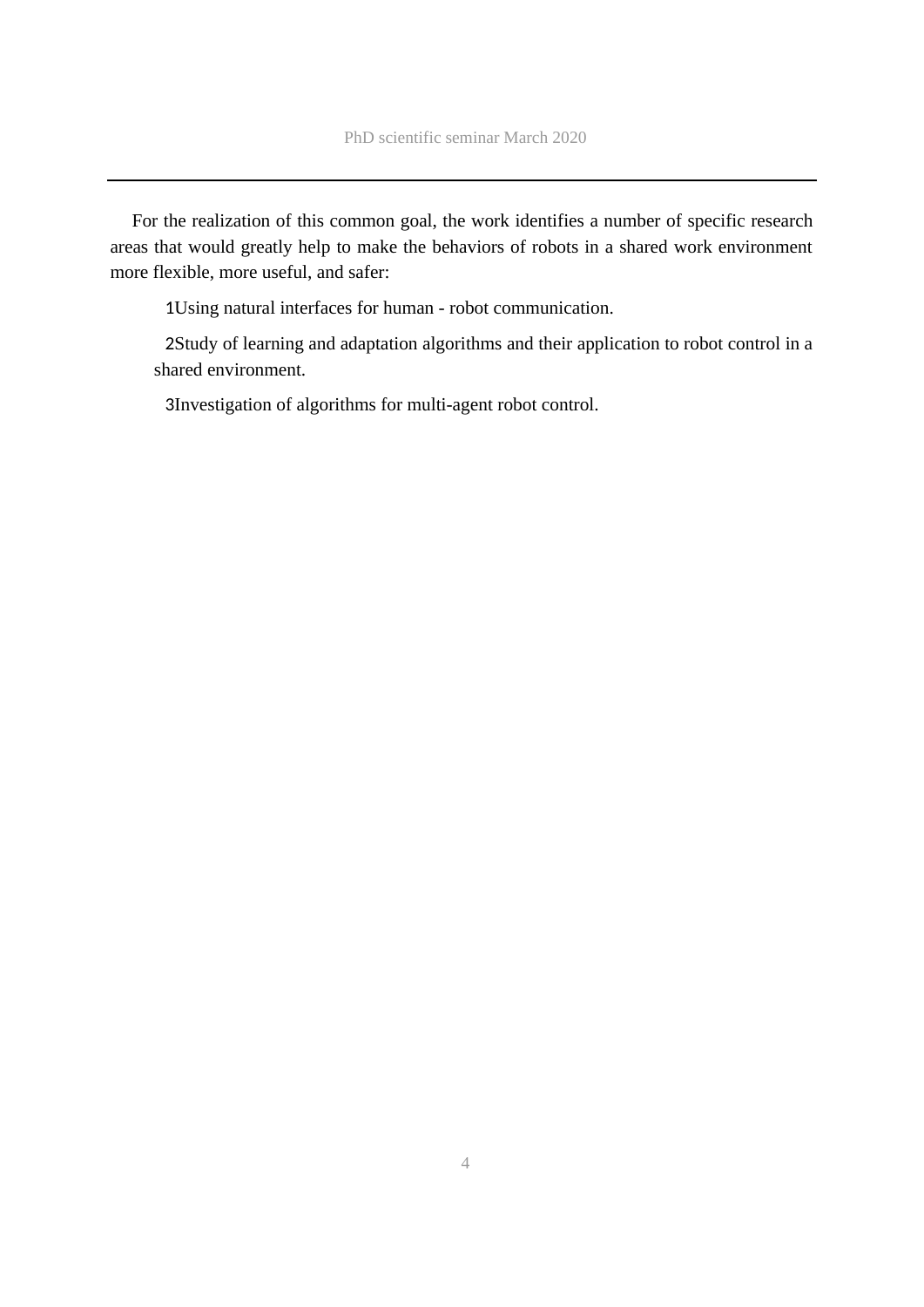Milka Kuceva is first year PhD student at the Technical University of Sofia, branch Plovdiv, Faculty of Computer Systems and Technologies. The subject of her PhD thesis is ", Methods and tools for building cloud-based intelligent sensor systems". Milka holds a MSc degree in Computer Science from the same university. Her interests are in Smart Home, Cloud Computing and Internet of Things.

## <span id="page-4-1"></span>A SMART SOLUTION FOR ELECTRICAL POWER MONITORING BASED ON MCP39F501 **SENSOR**

#### <span id="page-4-0"></span>MILKA KUCEVA

Computer Systems and Technologies Department Technical University of Sofia-branch Plovdiv Tsanko Dyustabanov 25, 4000 Plovdiv, Bulgaria milka\_kuceva@tu-plovdiv.bg

Internet of Things (IoT) is a fast-growing topic because the concept of IoT can potentially affect the way we live, but it also affects humans at work. IoT provides a powerful tool not only connected with wireless communication devices but wireless sensors for utilities needed in homes are better for managing energy use. Technology that is growing rapidly makes a role in building dream homes to increase the comfort and safety of residents. Home automation systems are currently very popular and widely used by many people. Human needs for electricity are also very high, almost all household appliances use electricity. Many people cannot control electricity usage in their own homes. In addition, the use of electric power cannot be seen in detail but can only be seen as a whole when paying electricity bills. Another thing that might happen is an electric leak that is unknown to the user. Smart House can be one solution to the problems described above. Using Smart home, we can also monitor household appliances remotely.

The striving to reduce energy consumption and associated gas emissions is one of the reasons for the development of Smart Home concept as part of Smart Cities and its associated Smart Grid. This is achievable by conducting smart metering and using smart meters to monitor energy usage and indoor environmental conditions in homes and residential buildings. The first step to start with for developing energy management systems in buildings, is energy consumption monitoring using smart meters and smart devices. Smart meters can provide cus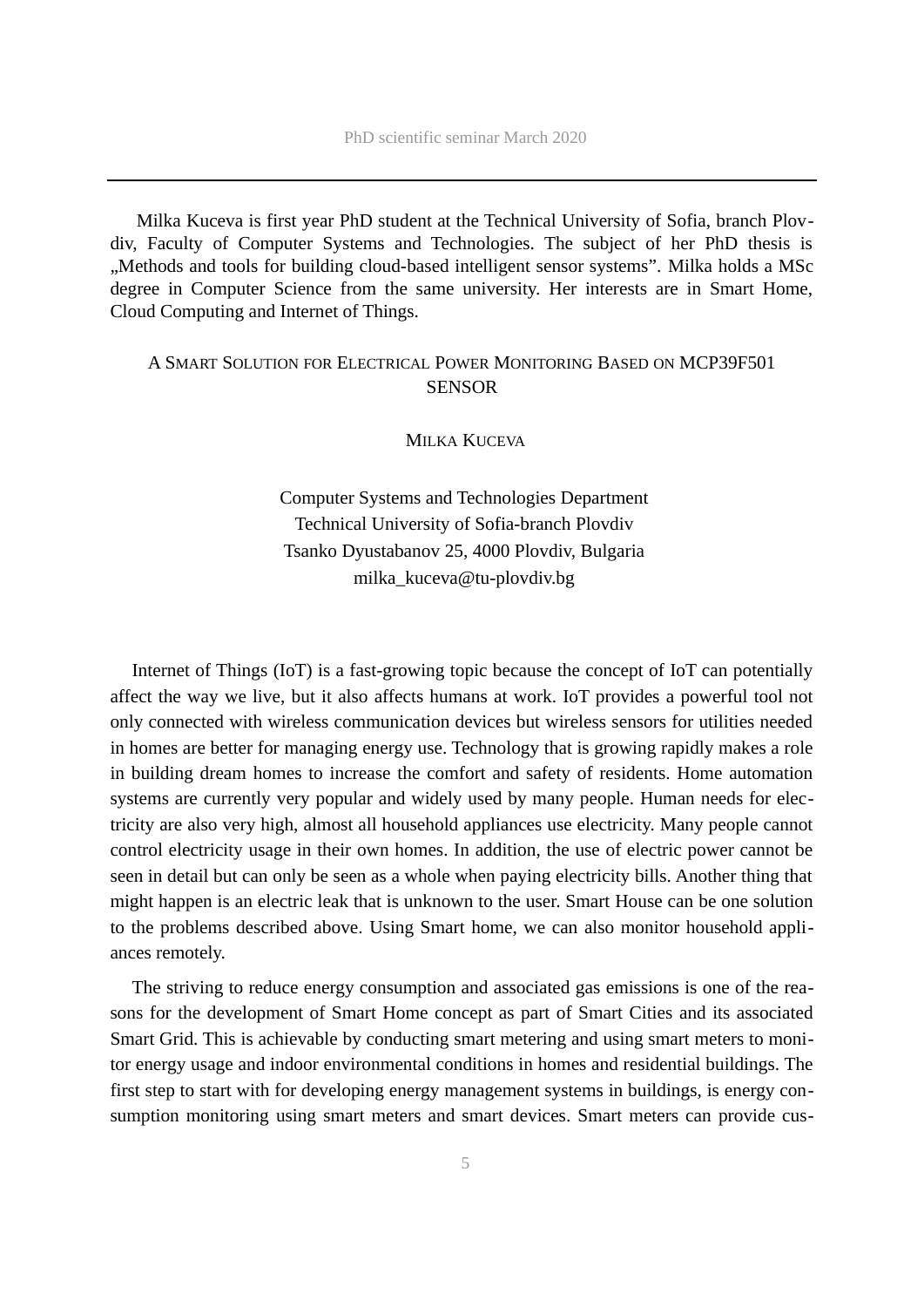tomers with detailed electricity consumption data of every appliance in real time thus helping the users to evaluate the overall power consumption in their home. Installation of the smart metering system is necessary and beneficial for consumers who would like to monitor and track consumed energy with the aim to reduce it.

The proposed approach for a smart solution for AC power metering can be easily integrated with the home monitoring and management systems in smart homes. It employs a sensor MCP39F501 for real-time electrical power measurement and implements the IoT concept based on three-layer architecture. The developed IoT solution is based on an open source hardware ESP32-EVB development board and a home gateway. The measured data could be displayed on a developed web page in two modes - as a dynamic chart for real-time data and as a static chart for the data stored in the database.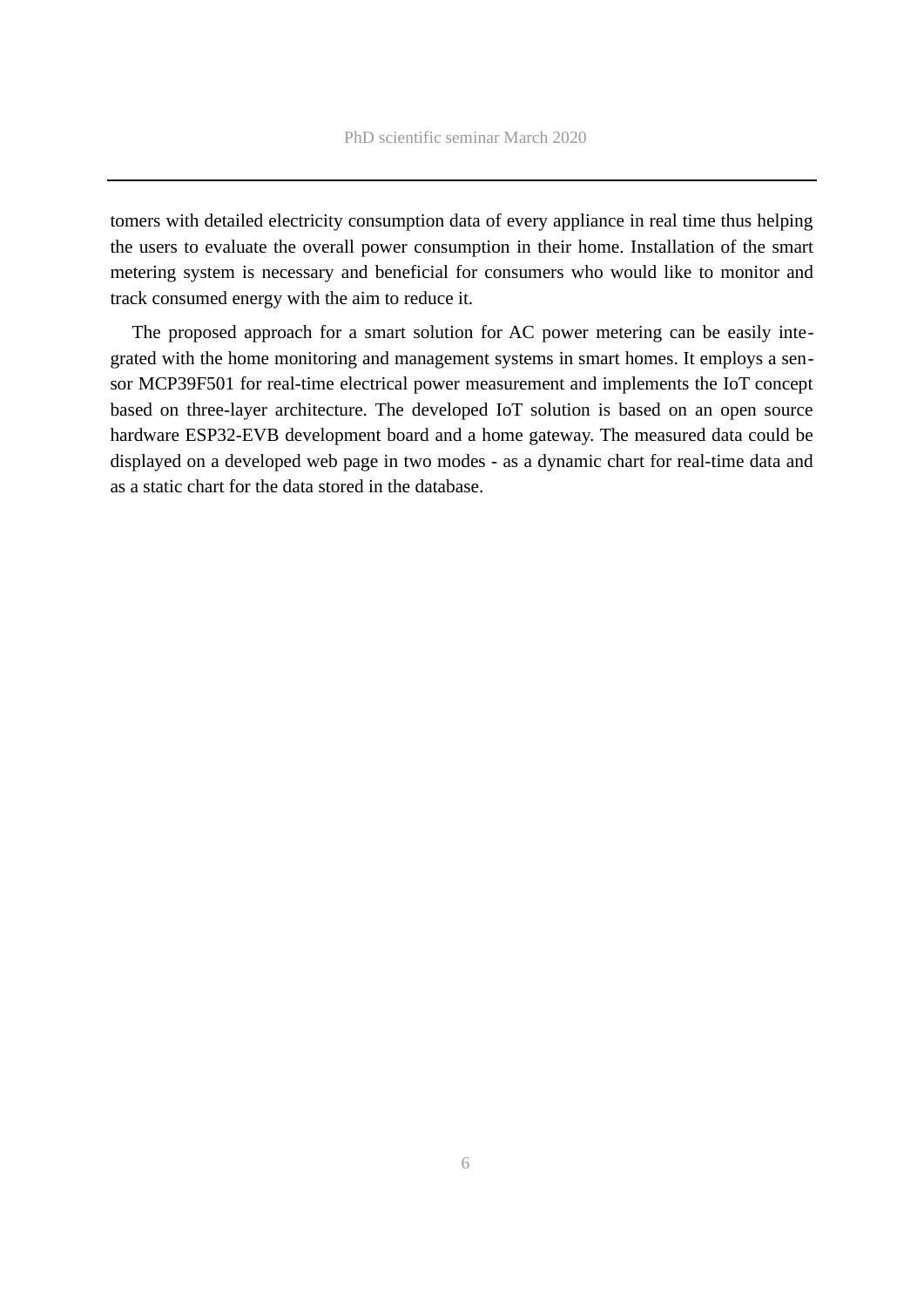Georgi Iskrov is PhD student in his first year at the Technical University of Sofia – branch Plovdiv, Faculty of Electronics and Automation (FEA). He has a MSc degree in Automation and System Engineering from the Aviation Faculty "Georgi Benkovski" of the National Military University. His PhD research interests and activities are in the security provided by blockchain technology.

#### <span id="page-6-1"></span>RESEARCH AND IMPLEMENTATION OF BLOCKCHAIN-BASED NETWORK SECURITY

#### <span id="page-6-0"></span>GEORGI ISKROV

Computer Systems and Technologies Department Technical University of Sofia-branch Plovdiv Tsanko Dyustabanov 25, 4000 Plovdiv, Bulgaria g.iskrov@std.tu-plovdiv.bg

Initially, the Internet was conceived as an environment for discrete internal communication. No malicious actions were foreseen for the users. The peer-to-peer (P2P) term was first used by IBM in 1984 to develop a network architecture to dynamically route traffic through computer networks with random topology (Advanced Peer to Peer Networking).

Blockchain – It is a chain or records stored in the forms of blocks which are controlled by no single authority. A blockchain is a distributed ledger that is completely open to any and everyone on the network. Once an information is stored on a blockchain, it is extremely difficult to change or alter it.

Each block in a blockchain network stores this information along with the hash of its previous block. A hash is a unique mathematical code which belongs to a specific block. If the information inside the block is modified, the hash of the block will be subject to modification too. The connection of blocks through unique hash keys is what makes blockchain secure.

While transactions take place on a blockchain, there are nodes on the network that validate these transactions. In Bitcoin blockchain, these nodes are called as miners and they use the concept of proof-of-work in order to process and validate transactions on the network. In order for a transaction to be valid, each block must refer to the hash of its preceding block. The transaction will take place only and only if the hash is correct.

Blockchains are decentralized in nature meaning that no single person or group holds the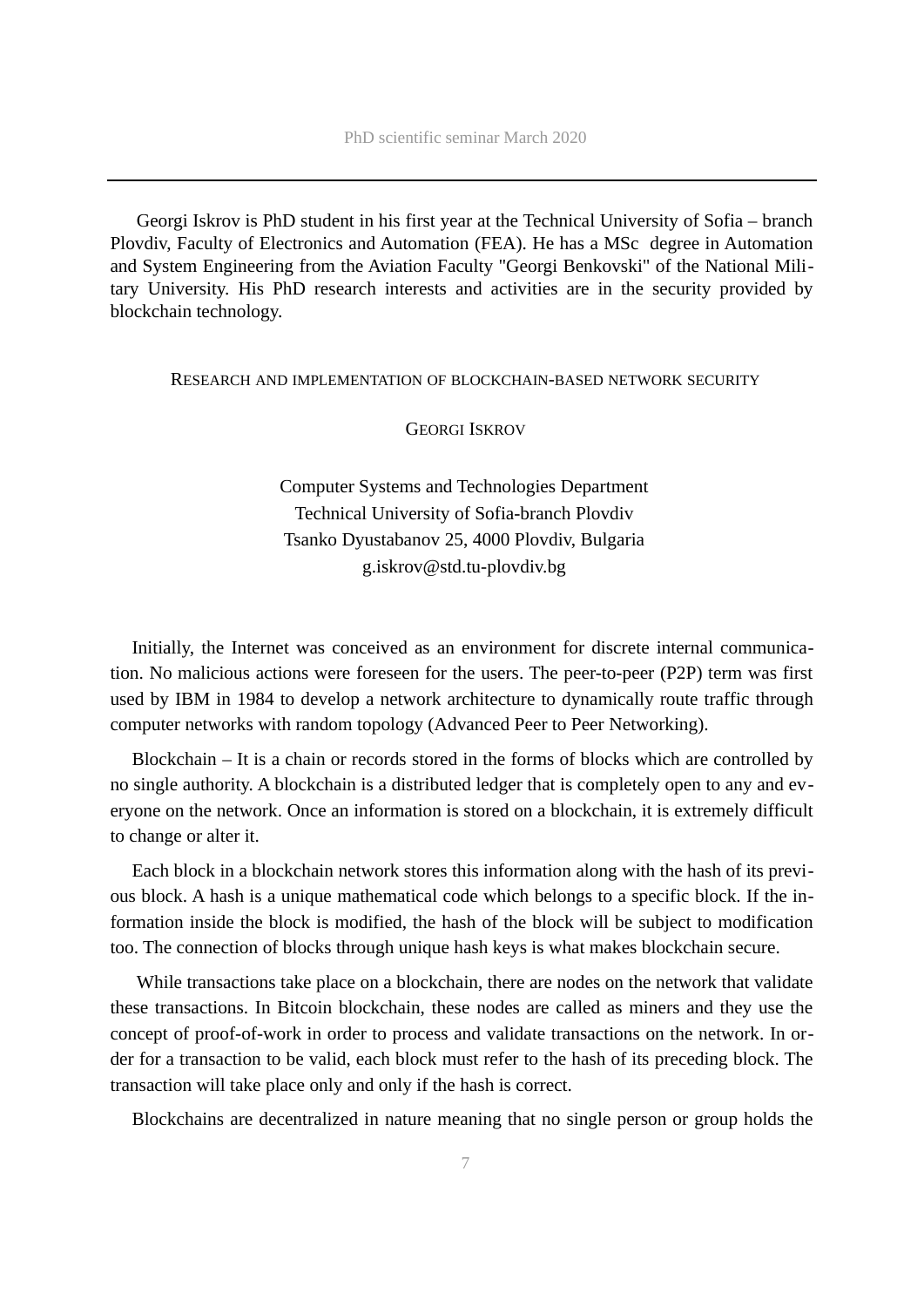authority of the overall network. While everybody in the network has the copy of the distributed ledger with them, no one can modify it on his or her own. This unique feature of blockchain allows transparency and security while giving power to the users.

With the use of Blockchain, the interaction between two parties through a peer-to-peer model is easily accomplished without the requirement of any third party. Blockchain uses P2P protocol which allows all the network participants to hold an identical copy of transactions, enabling approval through a machine consensus

The immutability property of a blockchain refers to the fact that any data once written on the blockchain cannot be changed. If you try to change the data of one block, you'll have to change the entire blockchain following it as each block stores the hash of its preceding block. Change in one hash will lead to change in all the following hashes. It is extremely complicated for someone to change all the hashes as it requires a lot of computational power to do so. Hence, the data stored in a blockchain is non-susceptible to alterations or hacker attacks due to immutability.

The purpose of this dissertation is to make the protection provided by blockchain in the business environment applicable. Blockchain can be used as a voting system. Blockchain can be used as a system for storing important registers, such as the property register, or the register of current status of business companies.

The essence of using blockchain to store large amounts of data of any format is that it is not necessary to store all the information in the blockchain itself. To prove that the file has not changed since it was inserted into the blockchain system, it is not necessary to compare bytes with the original. It is enough to calculate and save the hash of this file in blockchain, and store the file itself separately and under the control of the same program responsible for the placement and reporting of the files.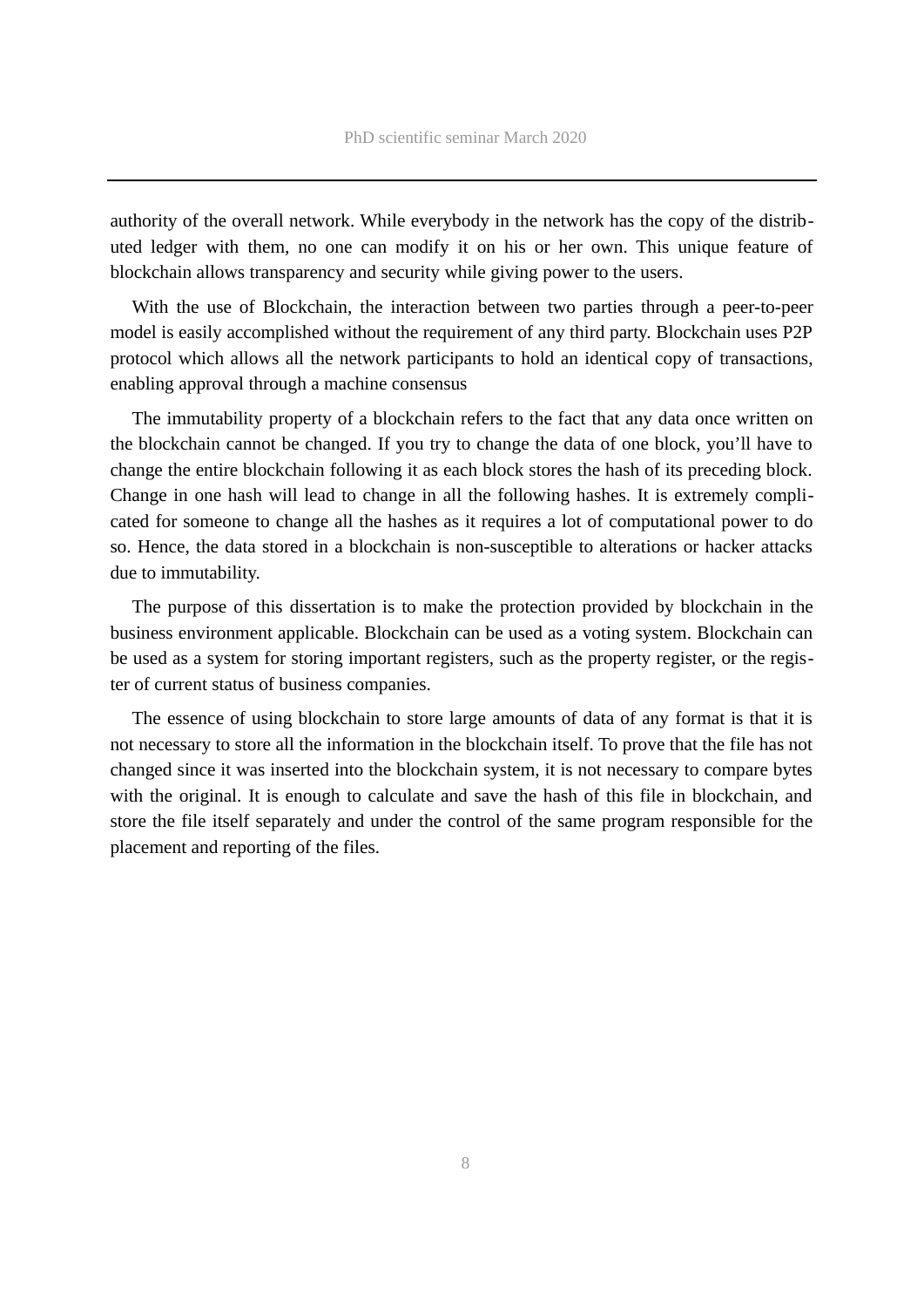Radoslav Furnadzhiev is a 2nd year PhD student at the Technical University Sofia branch Plovdiv, Faculty of Computer Systems and Technologies. He has experience with rapid development of enterprise applications for Continuous Integration & Deployment. His PhD research interests and activities are in exploring Orchestration and Coordination architecture patterns for achieving scalability and availability in modern containerized applications. Radoslav holds an MSc degree in Computer Science from the same university.

## <span id="page-8-1"></span>A SURVEY OF METHODS AND ARCHITECTURES FOR DEPLOYMENT AND TESTING OF CONTAINERIZED MICROSERVICES.

<span id="page-8-0"></span>RADOSLAV FURNADZHIEV

Computer Systems and Technologies Department Technical University of Sofia-branch Plovdiv Tsanko Dyustabanov 25, 4000 Plovdiv, Bulgaria rfurnadzhiev@tu-plovdiv.bg

Cloud computing has gained a major foothold in information technology in recent years. It has allowed for easy on-demand access to computational resources and provides many advantages to its users like automatic scaling, web-based control & interfaces, and dynamic resource pooling. Several architectural styles have been developed that leverage these technologies regarding development and delivery of complex software solutions.

As a rapidly adopted architectural approach, microservices have important benefits in the development of large scale applications. Microservice architectures distribute the application into small modules, each of which can be deployed and scaled independently of each other. Those design principles consisting of small collaborating services, each running in its own process and communicating with lightweight mechanisms, intend to overcome the drawbacks of monolithic architectures where all of the application's logic and data are managed in a single deployable unit. However, this transition to microservices brings a wide range of infrastructural orchestration challenges. To combat this problem several deployment technologies have emerged, such as container-based virtualization and container orchestration solutions. The use of containers is considered a lightweight virtualization, allowing small and loosely coupled modules to be deployed and scaled independently and compose a cloud-native application. These technologies allow us to efficiently exploit cloud platforms, providing a high degree of scalability, availability, and portability for microservices.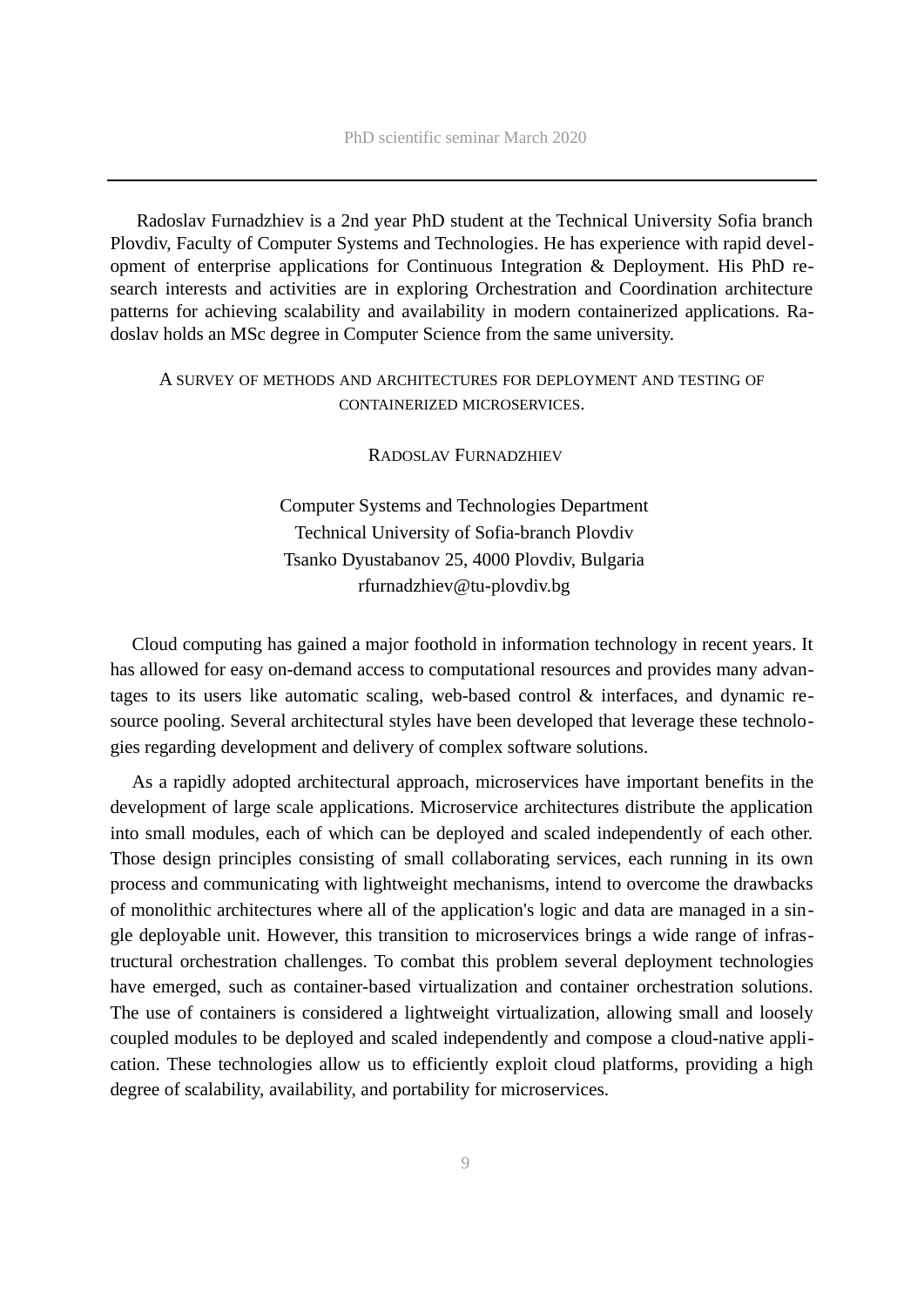Currently microservice-oriented decomposition of an application is a challenging task that plays a crucial and prerequisite role in developing microservice-based systems. I intend to research microservices architectural design along with the various advantages, disadvantages of containerized microservices and investigate solutions and mechanisms to address security problems while designing microservice-based systems.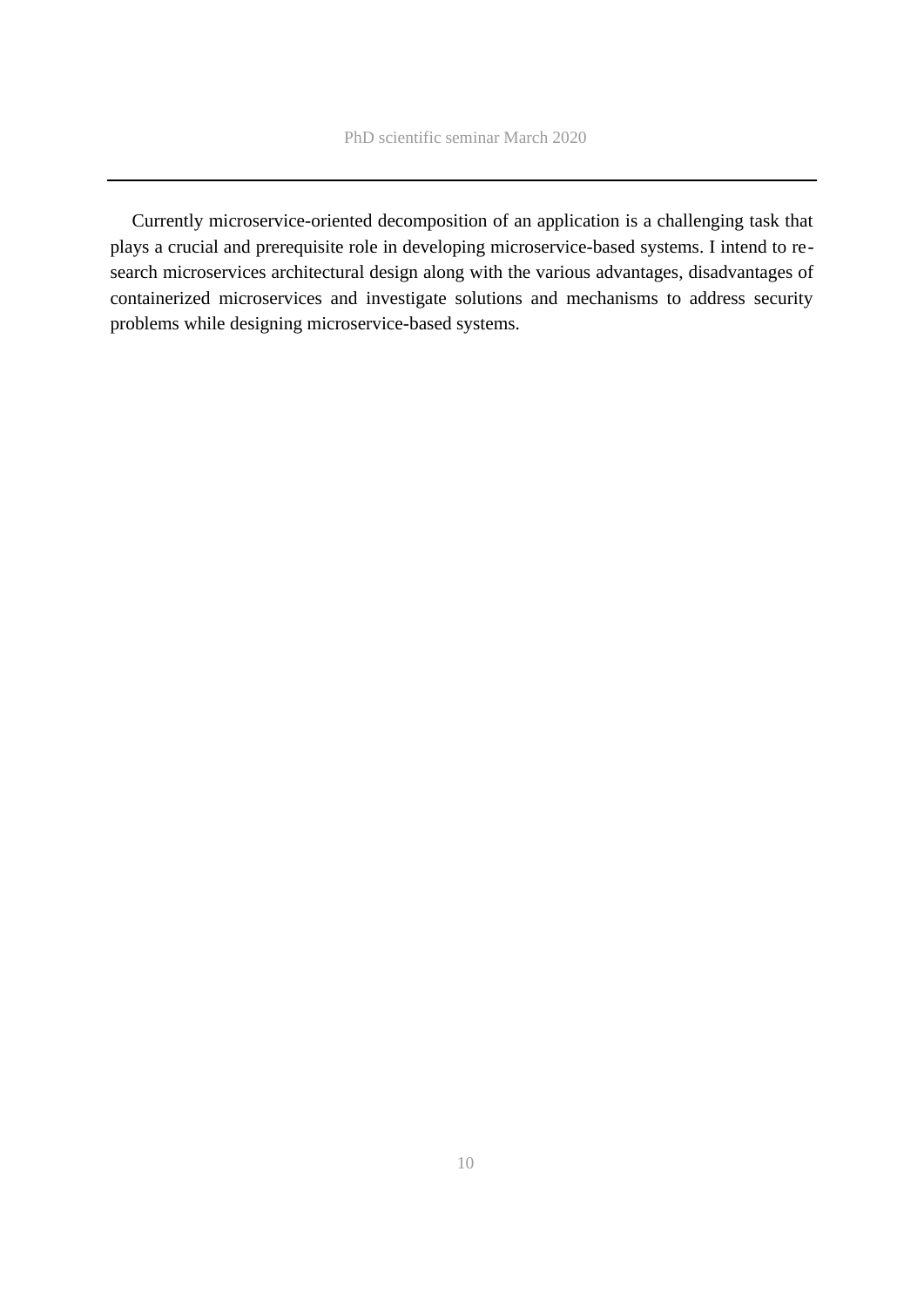Teodora Mecheva is 2nd year PhD student at the Technical University Sofia branch Plovdiv, Department of Computer Systems and Technologies. She has a MSc and BSc degree in Computer Systems and Technology from Plovdiv branch of Technical University of Sofia. Her PhD research interests and activities are in the area of Intelligent transportation systems.

#### <span id="page-10-1"></span>DESCRIPTIVE MODEL OF THE ROAD TRAFFIC IN THE CENTRAL PART OF PLOVDIV

### <span id="page-10-0"></span>TEODORA MECHEVA

Computer Systems and Technologies Department Technical University of Sofia-branch Plovdiv Tsanko Dyustabanov 25, 4000 Plovdiv, Bulgaria teodora.mecheva@std.tu-plovdiv.bg

Simulation is a key tool for testing road traffic management approaches. Simulation models are used to describe and monitor traffic, as well as to test the effectiveness of new approaches to organization, awareness and safety. The present work aims to build a descriptive model of the main road arteries of the central part of the city of Plovdiv on the basis of real data from road cameras and AIMSUN traffic simulator.

One of the main reasons for choosing AIMSUN for road traffic simulator are: the possibility to use a free student license and a license for scientific purposes; its flexibility - there is an opportunity to build macro, meso and micro models, as well as hybrid models; it can represent different vehicles, including user defined classes of vehicles, as well as pedestrians and cyclists; the traffic lights can work both in static and in dynamic, adaptive mode (as is the case with the traffic lights in Plovdiv); it is possible to add adaptive road signs, as well as to simulate accidents and construction works and their impact on road traffic.

One of the easy options in AMSUN was used to build the road network - importing the map in OSM (Open Street Map) format. Additional manual tuning is also needed: traffic rules at intersections need to be adjusted; it is necessary to delete a large part of the secondary and tertiary road network (which are beyond the scope of the experiment) due to the limitation of the student license. The studied part of the road network covers the area between the boulevards Ruski - Iztochen and 6-th September - Hristo Botev. The focus of the study are the main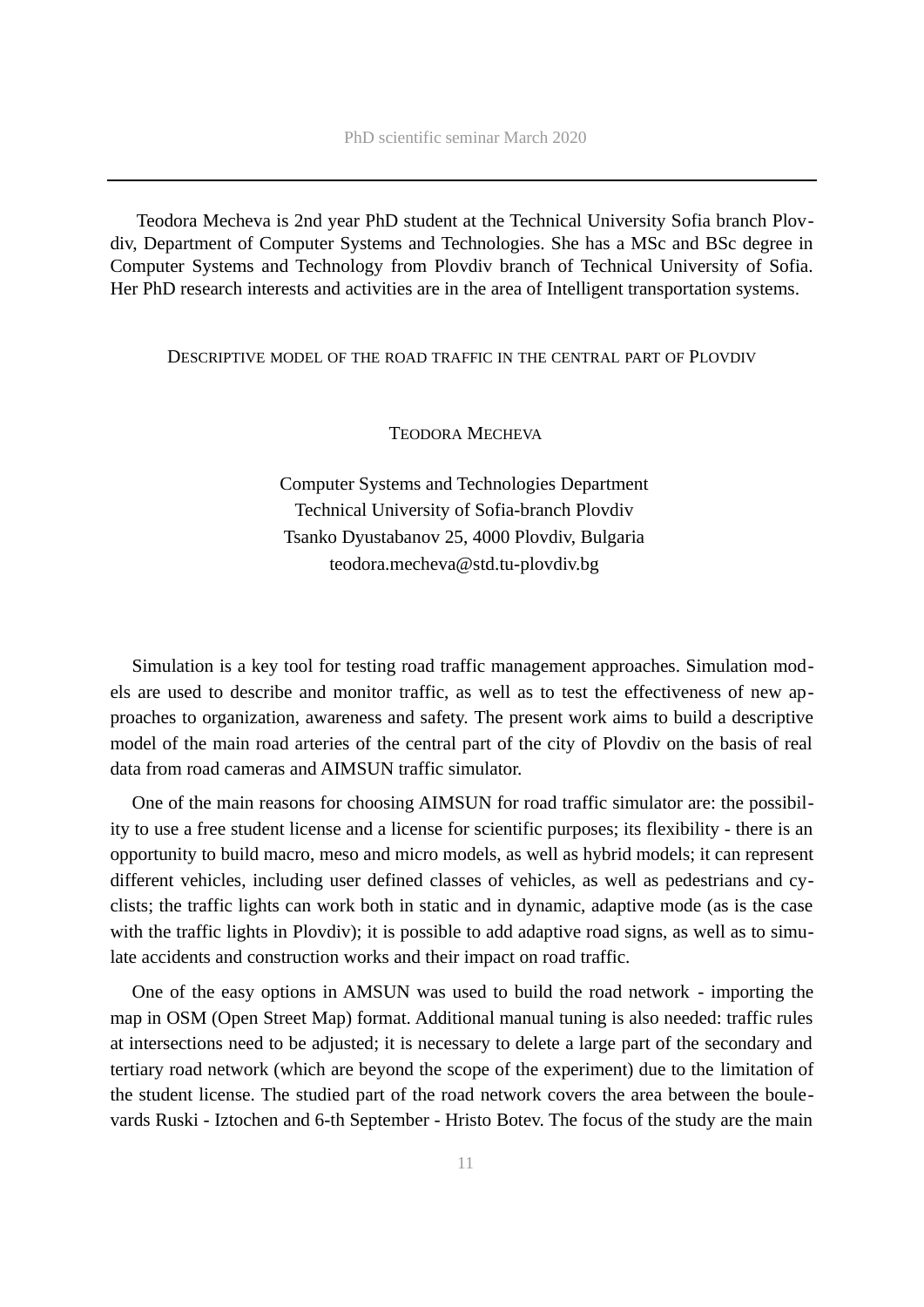intersections of these boulevards, as well as of the boulevards Tsar Boris III and Kn. Maria Louisa and Gladstone Street, which fall into the described area.

The input data provided by the municipality of Plovdiv cover the period from 15.01.2021 to 27.01.2021. The data is extracted through virtual detectors built on the basis of road cameras. Via Python script the raw data is converted to CSV origin-destination matrices. For each time interval is created OD matrix. OD matrices are the input data for AIMSUN simulation.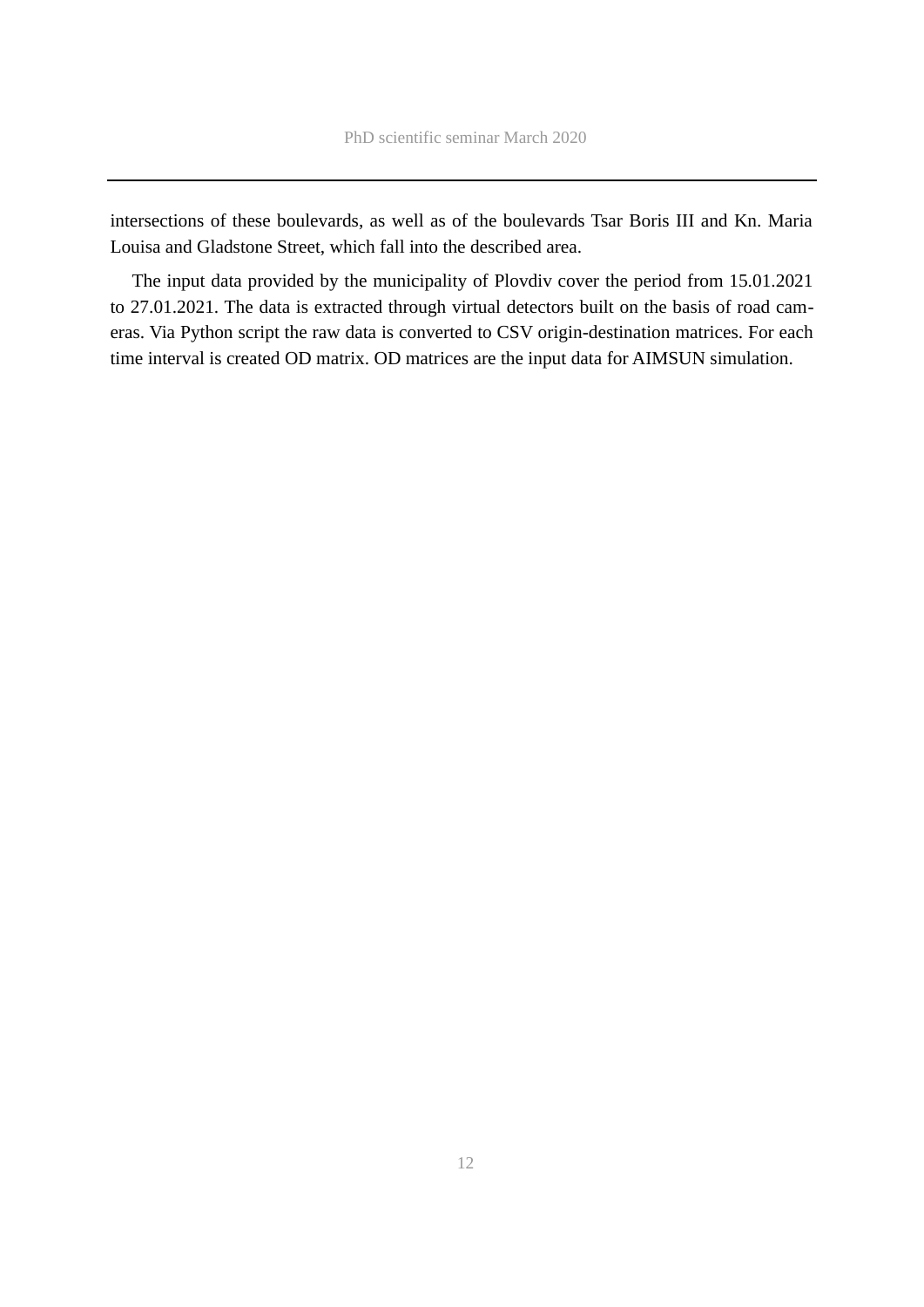Veselka Petrova-Dimitrova is a PhD student in her third year at the Technical University of Sofia, branch Plovdiv, Computer Systems and Technologies Department**.** She received M.Sc. degree in "Computer Systems and Technologies" at Technical University of Ruse. Subject of her PhD work is "Modelling and analyzing the behavior of intelligent cognitive agents". Her research interests are in analyzing the methods of knowledge representation and decision making algorithms, agent's learning algorithms and their usage in modeling rational behavior of intelligent agents.

## <span id="page-12-1"></span>REINFORCEMENT LEARNING ALGORITHMS USING FOR AGENT BEHAVIOR MODELING AND RESEARCHING

### <span id="page-12-0"></span>VESELKA PETROVA-DIMITROVA

Computer Systems and Technologies Department Technical University of Sofia-branch Plovdiv Tsanko Dyustabanov 25, 4000 Plovdiv, Bulgaria vesi s petrova@yahoo.com

The purpose of the thesis is to model and explore the behavior of cognitive agents (CA). CAs that are programmatically realized, rational and autonomous are considered; with a graphically visualized head and/or body; which exist in a 2D or 3D virtual environment; who interact with their environment, users and other intelligent virtual agents; can adapt to changes in the environment, make decisions, have a goal that is achieved with maximum efficiency.

Achieving autonomy and rational behavior, especially when the environment is complex, partially observable or dynamic, or unfamiliar, requires the inclusion of machine learning methods.

In Reinforcement learning, the way the agent behaves at all times is determined by its policy. Policy is the correspondence between the environmental conditions that the agent perceives and the action he takes to achieve the goal. The goal is defined by the reward function. As a result of his experience during the learning period, the agent changes his policy and maximizes his numerical reward. This determines the appropriateness of each pair of state-action.

Therefore, the Reinforcement learning is appropriate for modeling and studying the behav-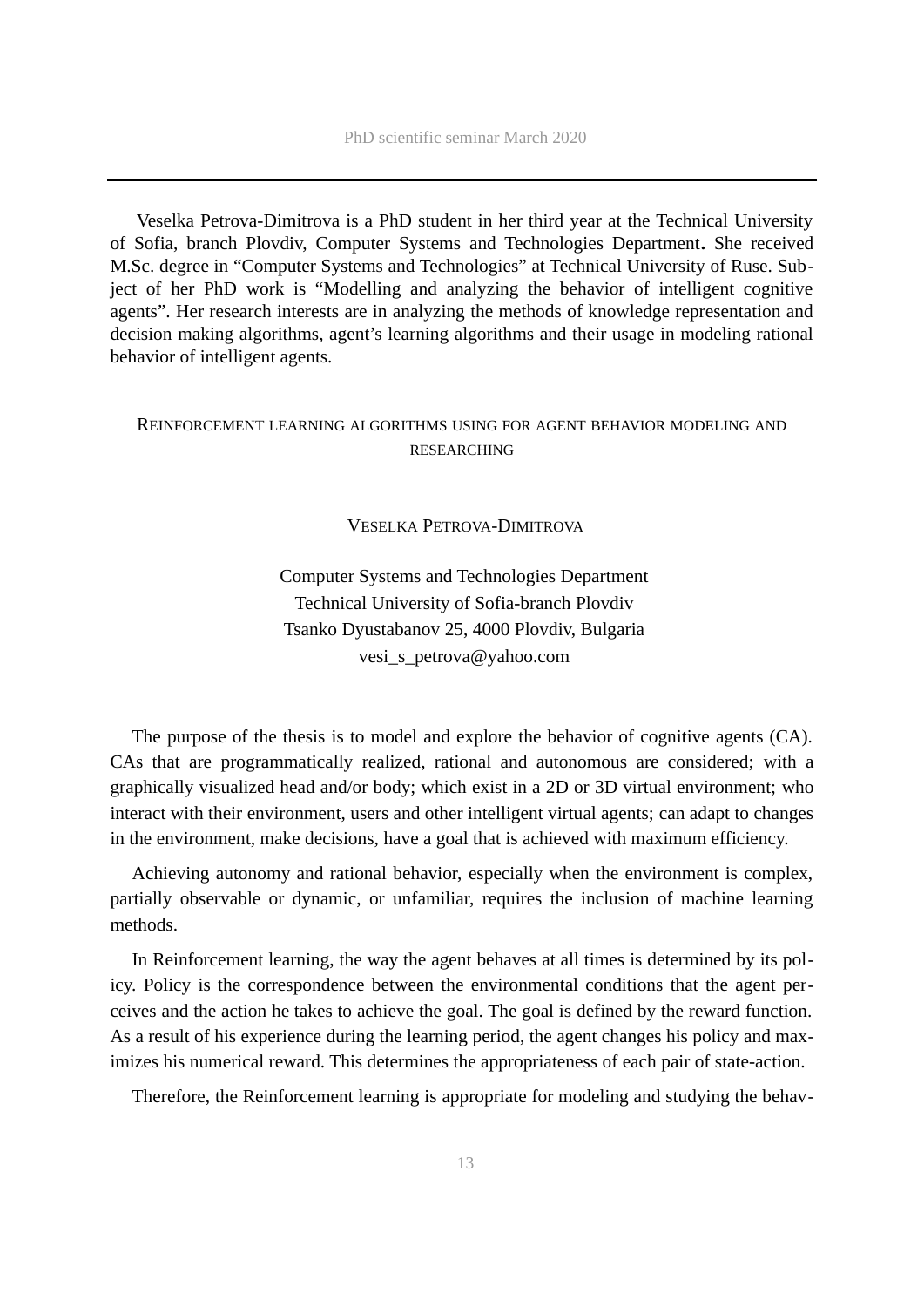ior of cognitive agents. During this seminar will be analyzed the most interesting algorithms for the implementation of Reinforcement learning, and their classification.

Emphasis will be placed on two main groups of Reinforcement learning algorithms: model-based and model-free. Model-free algorithms are older and their agents do not have an environmental model. They learn how good is the taken action for a state through trial-and-error training. There are many existing model-free algorithms. The most widely used algorithms will be considered: Q-learning, SARSA, Monte Carlo etc. Some newer model-based algorithms also will be considered, in which the agent can use an environmental model to make decisions, select and plan actions. The model contains information about the consequences of each action as well as the rewards it will receive, which helps to achieve an optimal policy. An advantage for the agent is the presence of a model, as this gives him the opportunity to predict what will happen for a number of future choices and to find the best solution. It also speeds up the learning process.

Hybrid approaches are often used in multi-agent systems. They include both model-based and model-free algorithms. The model is built on the basis of existing information, and the already trained agent improves his knowledge through additional training cycles.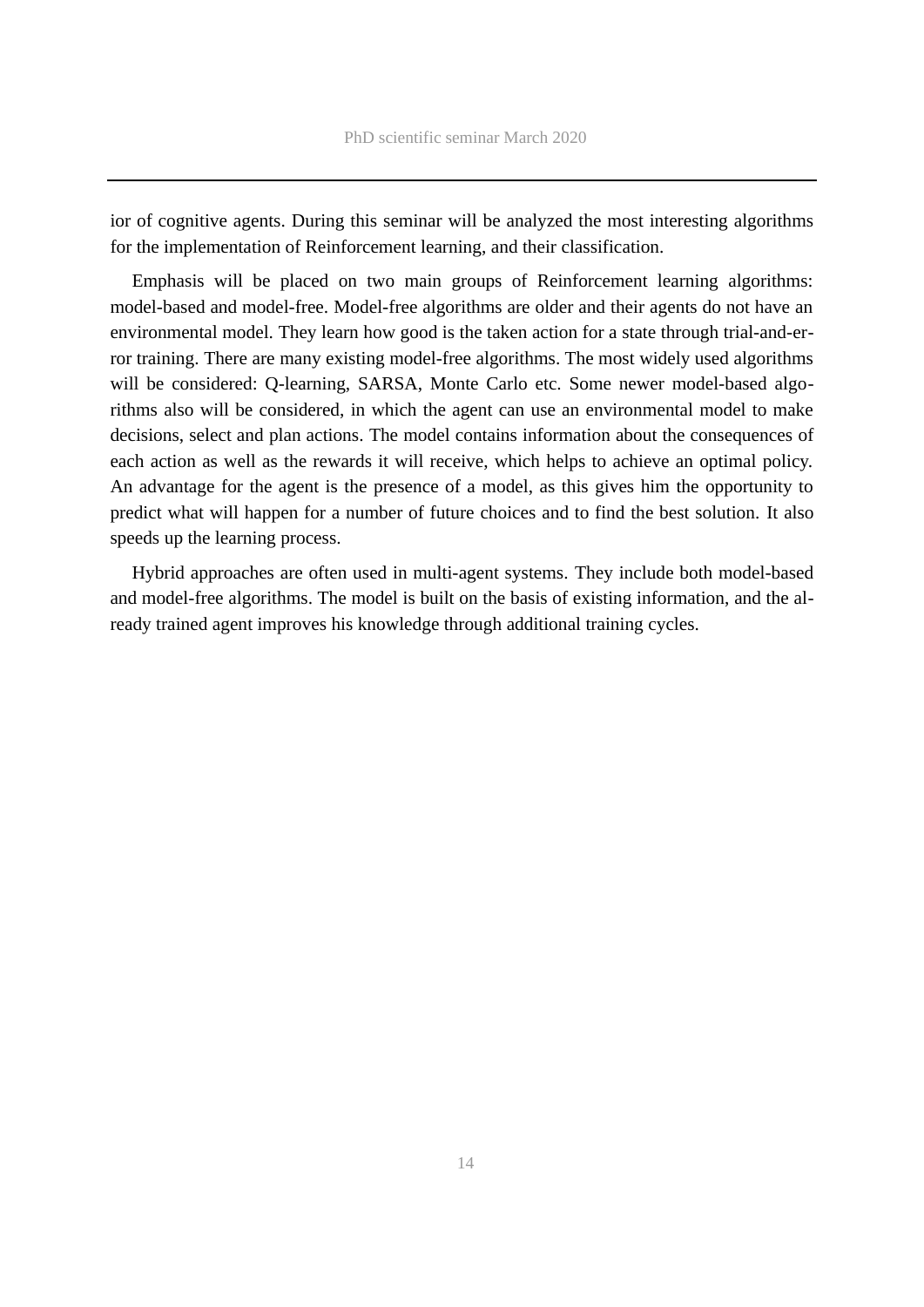Stefan Lishev is PhD student at the Technical university of Sofia - branch Plovdiv, Faculty of Electronics and Automation (FEA). He received B.Sc. degree in "Computer Systems and Technologies" in 2008 and a M.Sc. degree in 2010. The subject of his PhD thesis has been "System for automation of scientific experiments with remote and mobile control" but now it is changed to "System with remote and mobile access for automation of thermal fields and fluid streams measurements". He works now at the Department of Computer Systems and Technologies. His main interests are embedded systems, artificial intelligence, digital signal processing, Internet of Things. Stefan has five published articles in the field of his PhD thesis.

# <span id="page-14-1"></span>SYSTEM WITH REMOTE AND MOBILE ACCESS FOR AUTOMATION OF THERMAL FIELDS AND FLUID STREAMS MEASUREMENTS

### <span id="page-14-0"></span>STEFAN LISHEV

Computer Systems and Technologies Department Technical University of Sofia-branch Plovdiv Tsanko Dyustabanov 25, 4000 Plovdiv, Bulgaria stefan\_lishev@tu-plovdiv.bg

In the recent years researchers are on the quest for reliable wireless sensor networks in which sensor nodes are energy efficient and have long lifetime. One of the main areas of research for this goal are effective communication protocols, routing algorithms, QoS and low energy consumption nodes. There are different applications that require better and efficient networking - vehicular network, biomedical sensor networks, UAV's and so on.

The focus of the work for now is defining the requirements of a wireless sensor network for measuring flight parameters of UAV during test flight or stationary test. Different wireless protocols are examined in terms of energy efficiency, data rate, latency and coverage.

For measurements of the flight parameters is used the velocity field in the work chamber of the wind tunnel ULAK -1. The measurements are done using five-hole probe in a plane located behind the subject of study. In measuring the magnitude and direction of the air flow velocity in low speed wind tunnels the probes with a spherical end portion are used. The five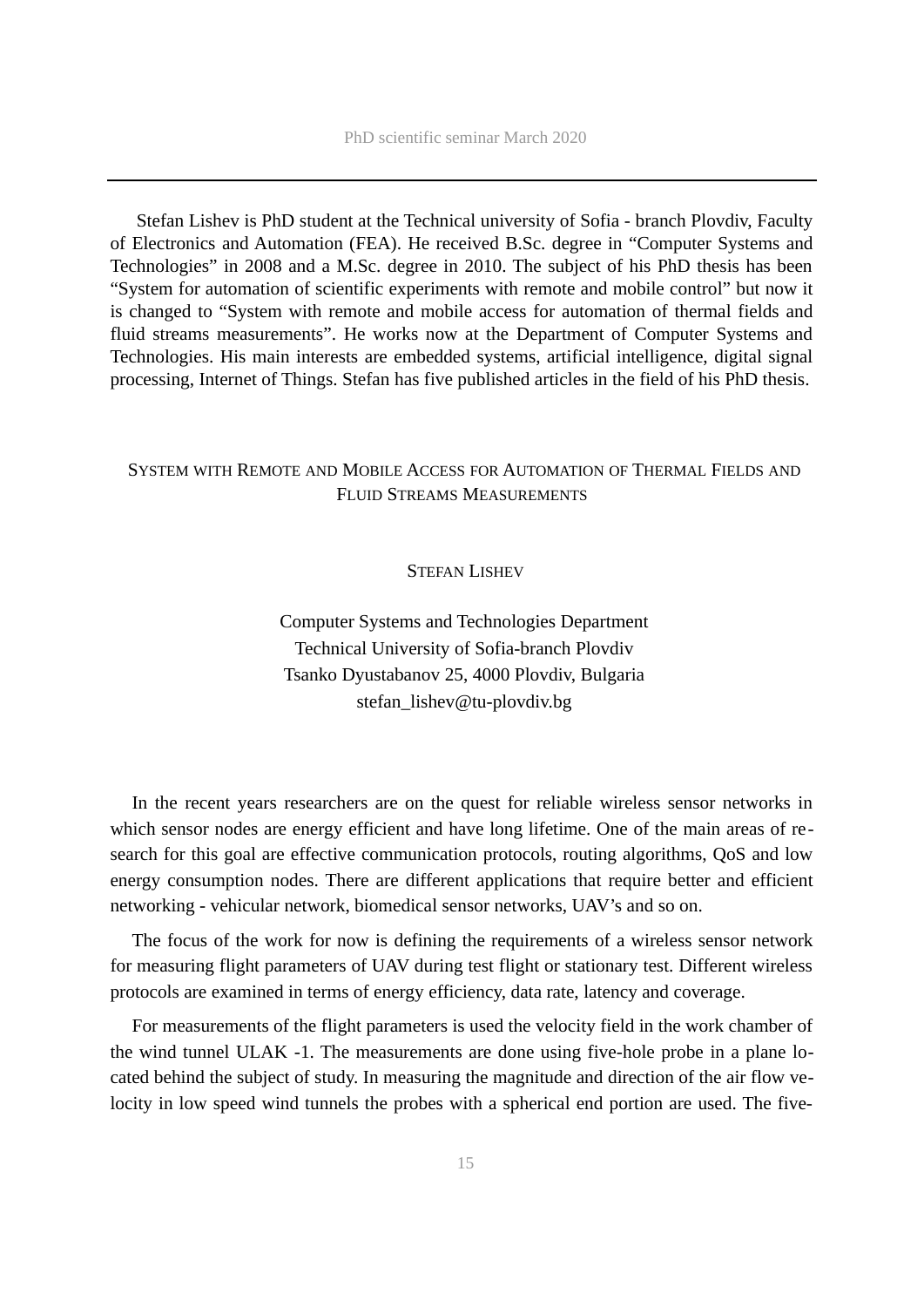hole probe is applied in this case. Other parameters that are measured are temperature, orientation in space, voltage from different sensors and power supply, barometric pressure.

In the recent years the focus is mainly on developing and testing new protocols and algorithms for communication, as well as investigating existing ones between embedded devices that use different types of communication – wired and wireless. The challenge for the design of a WSN is the optimization of critical parameters – network consumption and latency. Different scenarios are going to be test via simulating different kinds of networks of devices with the help of Network Simulator 3 and similar tools. After doing simulations the promising solutions will be tested as real systems.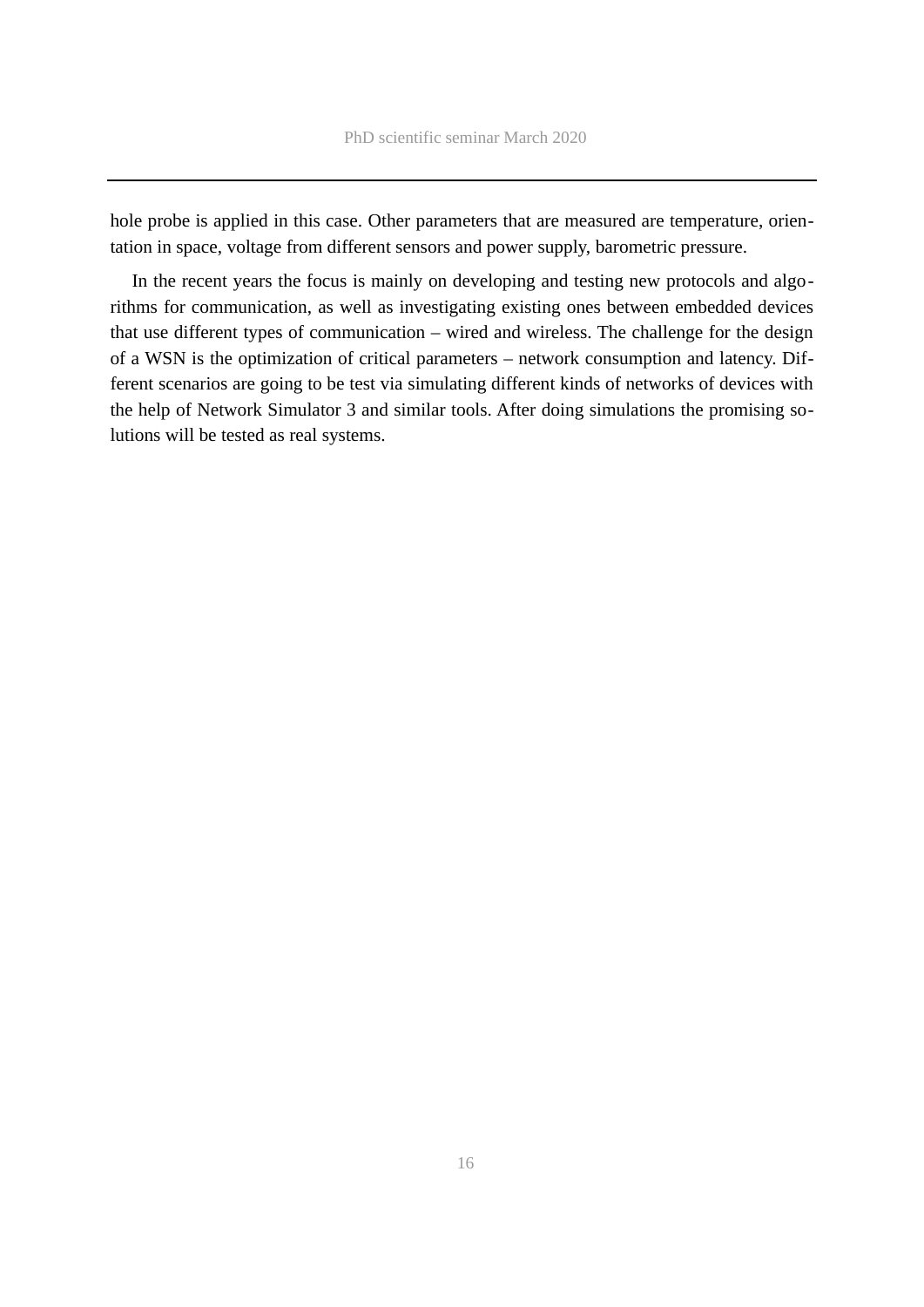Vasil Tsvetkov is a PhD student in his 3rd year at the Technical University of Sofia – branch Plovdiv. His PhD research interests and activities are embedded systems, Internet of Things, cloud based intelligent sensor systems. Vasil holds a MSc degree in Computer Science from the same university.

<span id="page-16-1"></span>WIRELESS SENSOR NETWORKS: FAST, RELIABLE OR FREE M2M COMMUNICATION

<span id="page-16-0"></span>VASIL TSVETKOV

Computer Systems and Technologies Department Technical University of Sofia – branch Plovdiv [v.tsevetkov@std.tu-plovdiv.bg](mailto:v.tsevetkov@std.tu-plovdiv.bg)

The advancement of technologies over years has poised IoT to scoop out untapped Information and Communication technology opportunities. It is anticipated that IoT will handle the gigantic network of billions of devices to deliver plenty of smart services to the users. Undoubtedly, this will make our life more resourceful but at the cost of high energy consumption and carbon footprint.

Consequently, there is a high demand for green communication to reduce energy consumption, which requires optimal resource availability and controlled power levels. In contrast to this, IoT devices are constrained in terms of resources- memory, power and, computation. Low Power Wide Area (LPWA) technology is a response to the need for efficient utilization of power resource, as it evinces characteristics such as the capability to proffer low powerconnectivity to a huge number of devices spread over wide geographical areas at low-cost.

Various LPWA technologies like LoRa, SigFox, etc. exist in the market, offering a proficient solution to the users. However, in order to abstain the need of new infrastructure (like Base Station) that is required for proprietary technologies, a new cellular-based licensed technology, Narrow Band IoT (NBIoT) is introduced. This technology presents a good candidature to handle LPWA market because of its characteristics like enhanced indoor coverage, low power consumption, latency insensitivity and massive connection support towards NBIoT.

My goal is to analyze the communication protocols, network architecture, microcontroller and sensor specifics and present the possible solutions for some of the most common cases in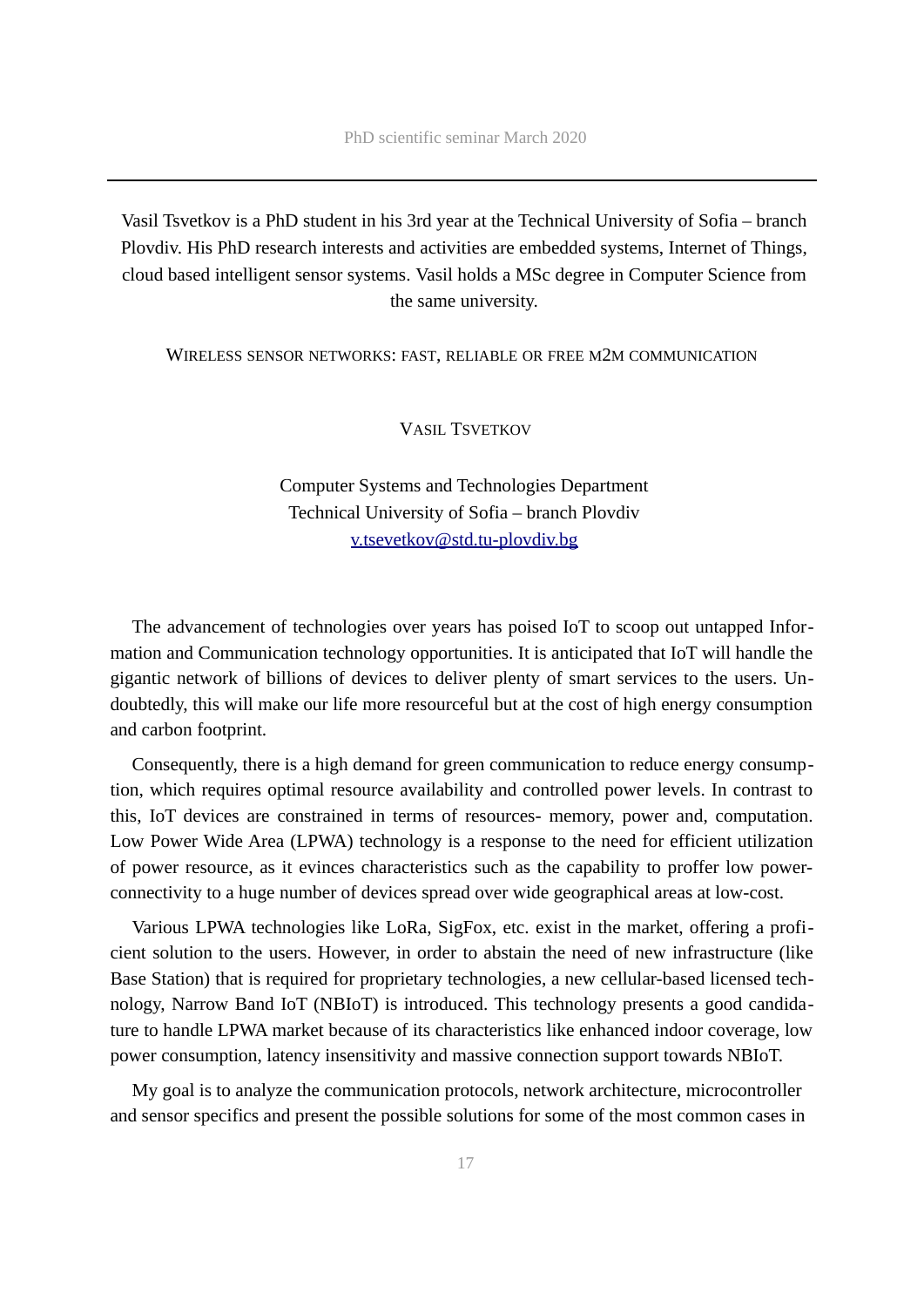the Smart Home technology.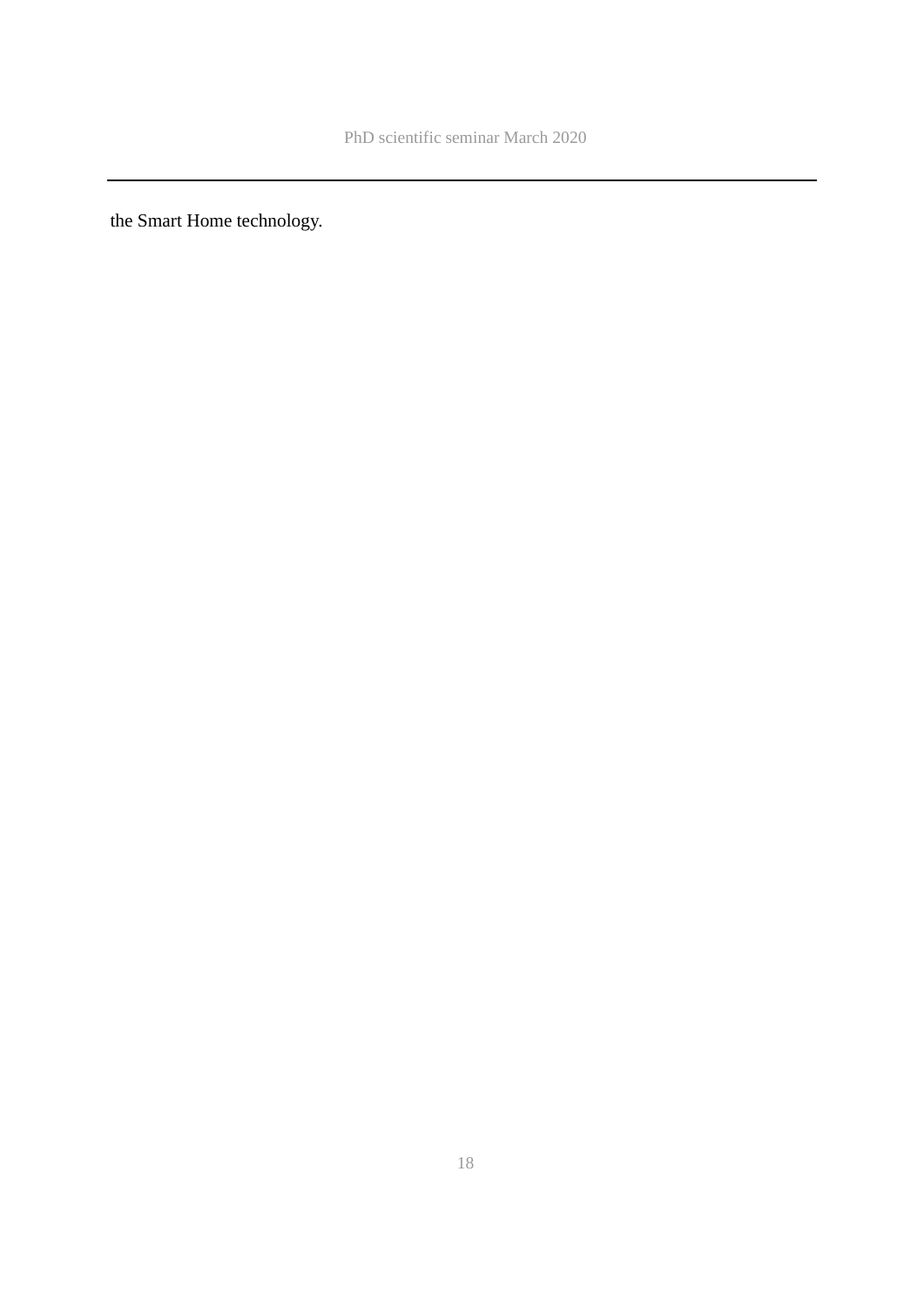Georgi Pazhev is 4th year PhD student at the Technical University Sofia branch Plovdiv, Department of Computer Systems and Technologies. He has a MSc and BSc degree in Computer Systems and Technology from Plovdiv branch of Technical University of Sofia. His PhD research interests and activities are in methods and utilities for building smart home.

<span id="page-18-1"></span>SMART HOME – METHODS, UTILITIES AND APPLICATION PROTOCOLS

<span id="page-18-0"></span>GEORGI PAZHEV

Computer Systems and Technologies Department Technical University of Sofia-branch Plovdiv Tsanko Dyustabanov 25, 4000 Plovdiv, Bulgaria georgpajev@gmail.com

Smart home, in its essence, is a heterogeneous sensor network based on technologies such as Internet of Things (IoT). They are nowadays equipped with many devices such as smart meter, in-home displays, renewable energy sources and storage, and smart appliances such as washing machine, refrigerators, TV, oven, thermostat, HVAC (Heating Ventilation and Air Condition), lights, and plugs for electrical cars. For transparent communication between these devices it is necessary to use gateways for protocol transformations. There is a two-way communication that is utilized in the demand response, advance metering infrastructure, distributed energy generations and storage.

On one hand, the presence of many gateways complicates the system in the internal network of sensors and actuators. The presence of additional protocol transformations slows its functionality, and in order to reduce their number, it is necessary to select protocols that are compatible with terminal devices with limited computing capabilities. The presence of set of application protocols like STOMP, MQTT and COAP (Constrained Application Protocol) meet the requirements for devices with limited computational resources and are very convenient to use for building an internal sensor network. On the other hand, the system interface with the outside world must be compatible with different utility providers and their communication protocols. The challenges addressed to IoT and their middlewares are related to dynamic heterogeneous resource discovery and composition, scalability, reliability, interoperability, security and privacy. The blockchain technology, with its unified set of protocols and build-in security, could be used not only as an external link to any home-based network within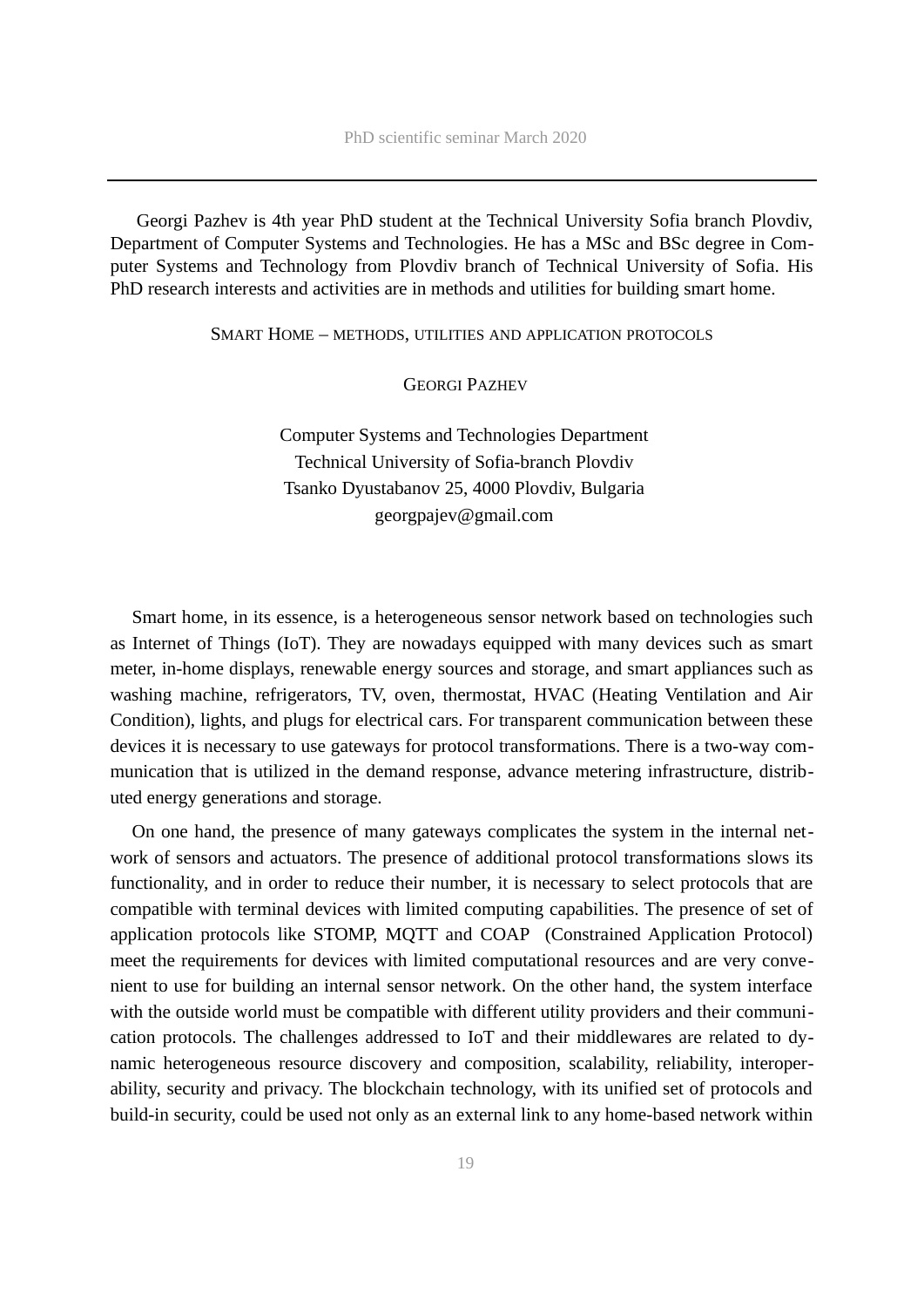the house, but also as a distributed database, that stores data contained in each transaction. The Blockchain technology resolves partly the already mentioned challenges of IoT. The challenges associated with the blockchain are associated with the storage capacity and scalability, anonymity and data privacy and security issues like 51% attack and double spending.

Using smart home concept based on two gateways an IoT-based smart home network with integration of blockchain network could be implemented based on IoT-IoT approach. The blockchain smart contracts provide unified interface, which improves smart homes interoperability with the utility providers and user nomadic agents. Using blockchain network the utility provider does not need to install his own smart meter at each home and to provide own secured infrastructure. The smart home could share the sensor data and the actuators state to its own smart contract. The user or utility provider could connect to the corresponding smart home and exchange data with the provided smart contract. Every participant inside the blockchain network needs to create transaction for sending data. Each transaction is digitally signed and encrypted using asymmetric security algorithms. This advantage gives secure connection between the user/utility provider and the home network.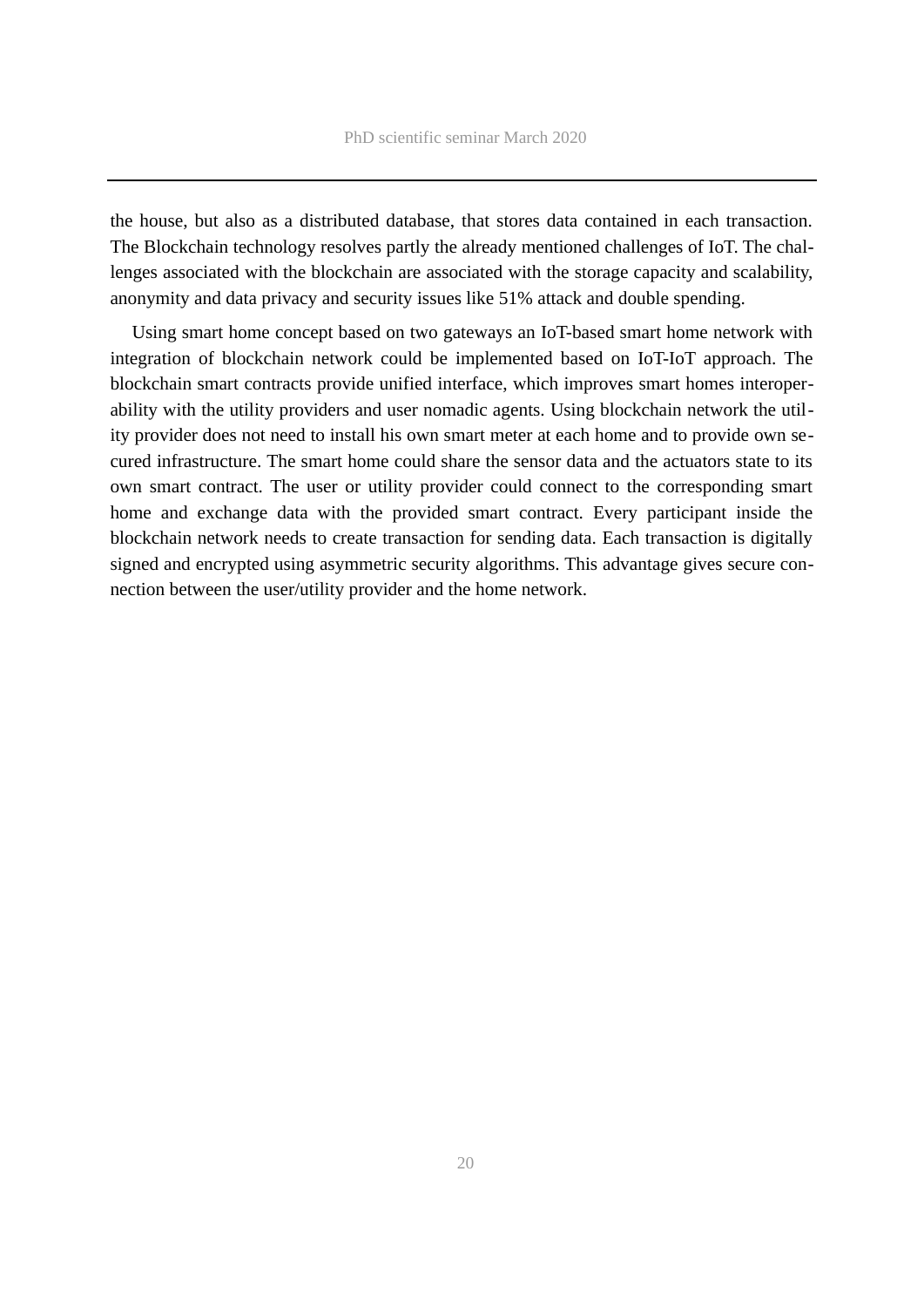Kamen Ivanov is 3rd year PhD student at the Technical University Sofia branch Plovdiv, Department of Computer Systems and Technologies. He has a MSc degree in Electronics and BSc degree in Optoelectronic and Laser Technology from Plovdiv branch of Technical University of Sofia. His PhD research interests and activities are in Uses of Wedge Interference Structure as optical tool for measurements of presence and mercury concentration in the ambient air and light emitting sources

# <span id="page-20-1"></span>USES OF WEDGE INTERFERENCE STRUCTURE AS OPTICAL TOOL FOR MEASUREMENTS OF PRESENCE AND MERCURY CONCENTRATION IN THE AMBIENT AIR AND LIGHT EMITTING **SOURCES**

### <span id="page-20-0"></span>KAMEN IVANOV

Quantum and Optoelectronics Department Technical University of Sofia-branch Plovdiv Tsanko Dyustabanov 25, 4000 Plovdiv, Bulgaria kamen.93@abv.bg

Optical science is currently built on a foundation that largely assumes the existence of a perfect infrastructure. Optical equipment are fabricated in clean-room environments, tested deterministically, and discarded if even a single defect is uncovered. Entire optical systems will fail if there is a presence of impurity. This foundation will not support the complex and flexibly reliable systems we will need in the future. Completely new approaches that provide easy and simple and cost effective new method to measure the presence and mercury concentration by the means of optical analyses of mercury atom's excitement patterns in the gas discharge in light emitting sources and the ambient air.

Among these new systems is the one based on Wedge Interference Structure, composed of optical layers applied on glass substrate by the means of vacuum magnetron sputtering with known optical property's and characteristics. There are enormous possibilities for application of such systems for defense as well as civilian applications, including environmental monitoring. These systems are now feasible because: 1) They are simple to make when you have the knowhow and this continues to reduce the cost of the Wedge Interference Structure; 2) Wedge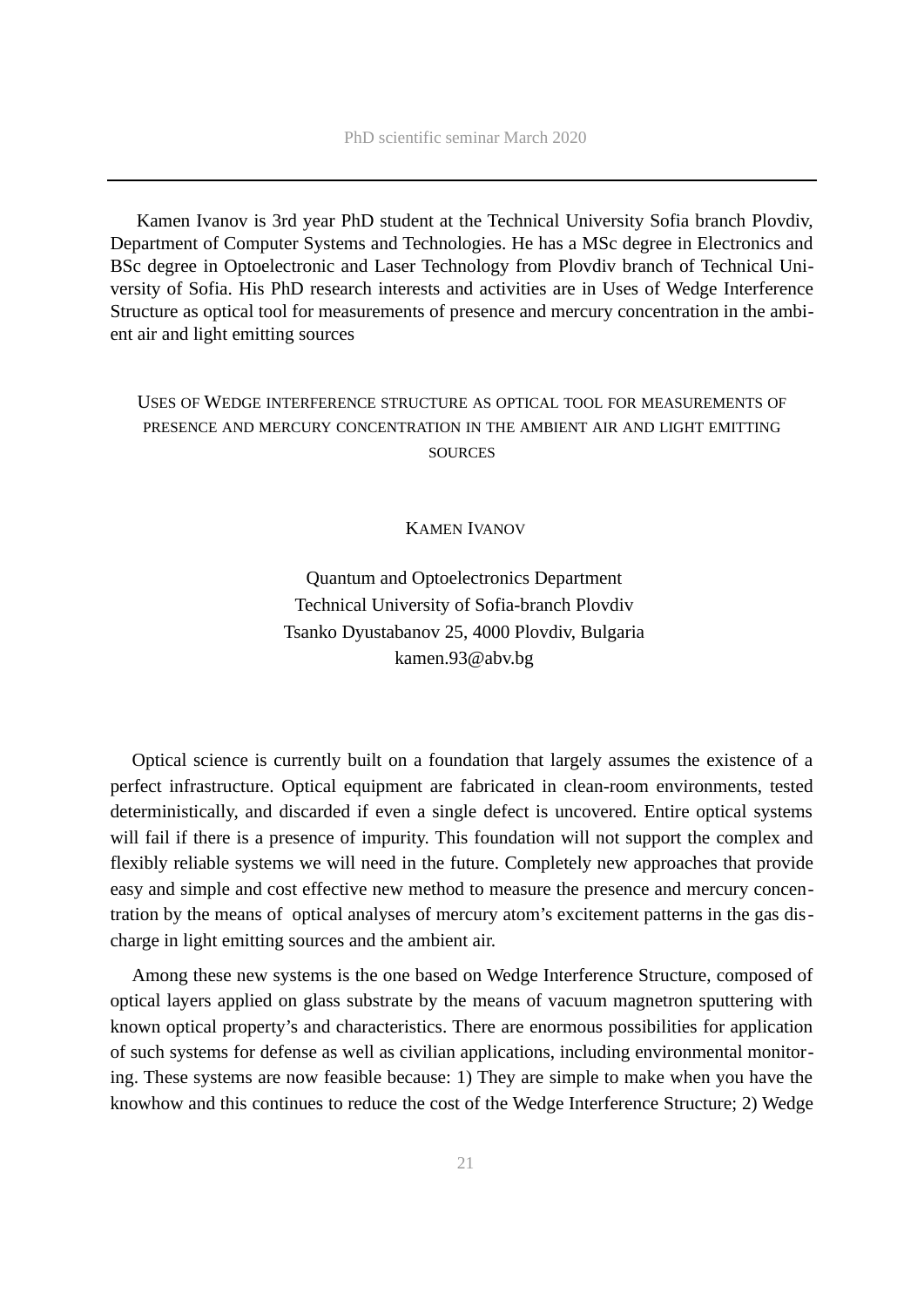Interference Structure don't need power to work. 3)Тhey can be in different sizes and they are very light and thin; and 4) WIS are simple to work with ,no special gases need or other chemical materials.

The accurate and exact amount of mercury detected and measured by such systems is currently an unsolved problem, and is the main barrier to effective use of such systems. Clearly, this system must be designed and engineered to deliver accurate and absolute data, but the problem is that the manufacturer of light Emitting Sources often don't give the precise amount of mercury or it can vary from the datasheet and between two light sources with the same specification from the same or different manufacturer. There is many experiments with promising results with this Optical Structure and with this data we can make the necessary calculation to determine the exact amount and presence of mercury in the light sources and the ambient air. In this manner we can confirm is it safe or not for humans and animals.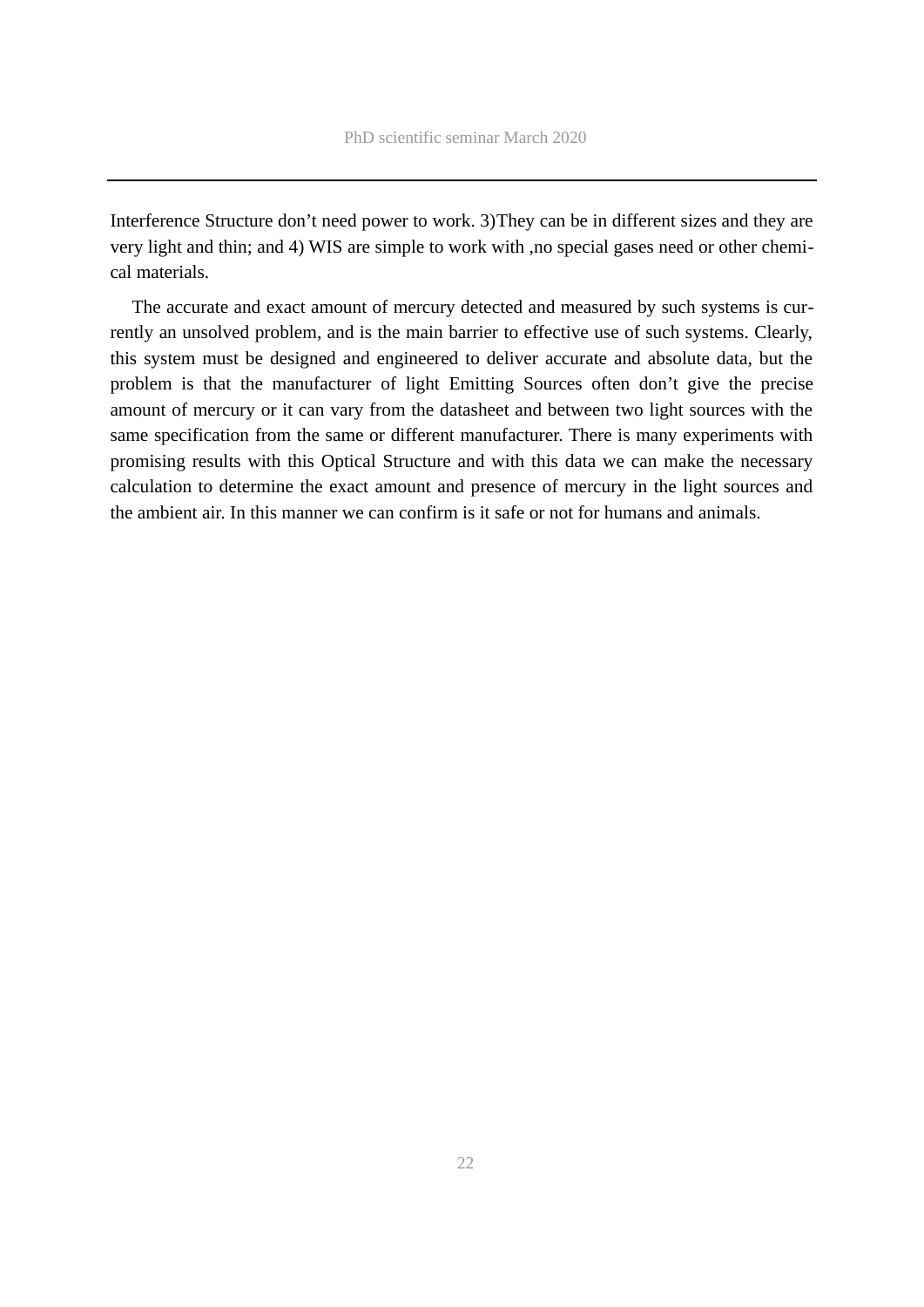Teodora Hristeva has a master's degree in "Information technology" from Technical University Sofia, branch Plovdiv. She has more than 15 years of experience in software projects using variety of technologies with a special impact on Java and C#. Currently she is a PhD student and assistant in the Computer Systems and Technologies Department with subject "Parallelizing Deep Learning algorithms using graphic accelerators". Her interests are in big data processing and analyzing, deep learning and image recognition.

#### <span id="page-22-1"></span>APPLICATION OF SUPPORT VECTOR MACHINE ALGORITHM IN BIOINFORMATICS

<span id="page-22-0"></span>TEODORA HRISTEVA

Computer Systems and Technologies Department Technical University of Sofia-branch Plovdiv Tsanko Dyustabanov 25, 4000 Plovdiv, Bulgaria hristeva@tu-plovdiv.bg

One of the main tasks in bioinformatics is to classify and predict biological data. Due to the accelerated increase in the volume of these data, it is important that processes are automated. Machine learning algorithms are used successfully in solving classification problems. Therefore, using algorithms such as Support Vector Machines (SVMs) is very common practice in analyzing genetic data.

The development of technologies and their application in various fields of medicine leads to the accumulation of a huge amount of biological data. The exponential rate at which genetic databases are growing is a consequence of the automation of a number of biological experiments, and this leads to the need to implement various software solutions to deal with these problems quickly and efficiently. Bioinformatics as a part of medicine relies exclusively on different algorithms to process the collected information. This, in turn, leads to the accumulation of more data. Their rational use in order to synthesize new knowledge is extremely important for scientists and engineers working in this field, as well as in the field of programming and informatics.

The deep learning algorithms are successful in situations where it is required to detect different patterns of behavior, relationships and dependencies between different elements in a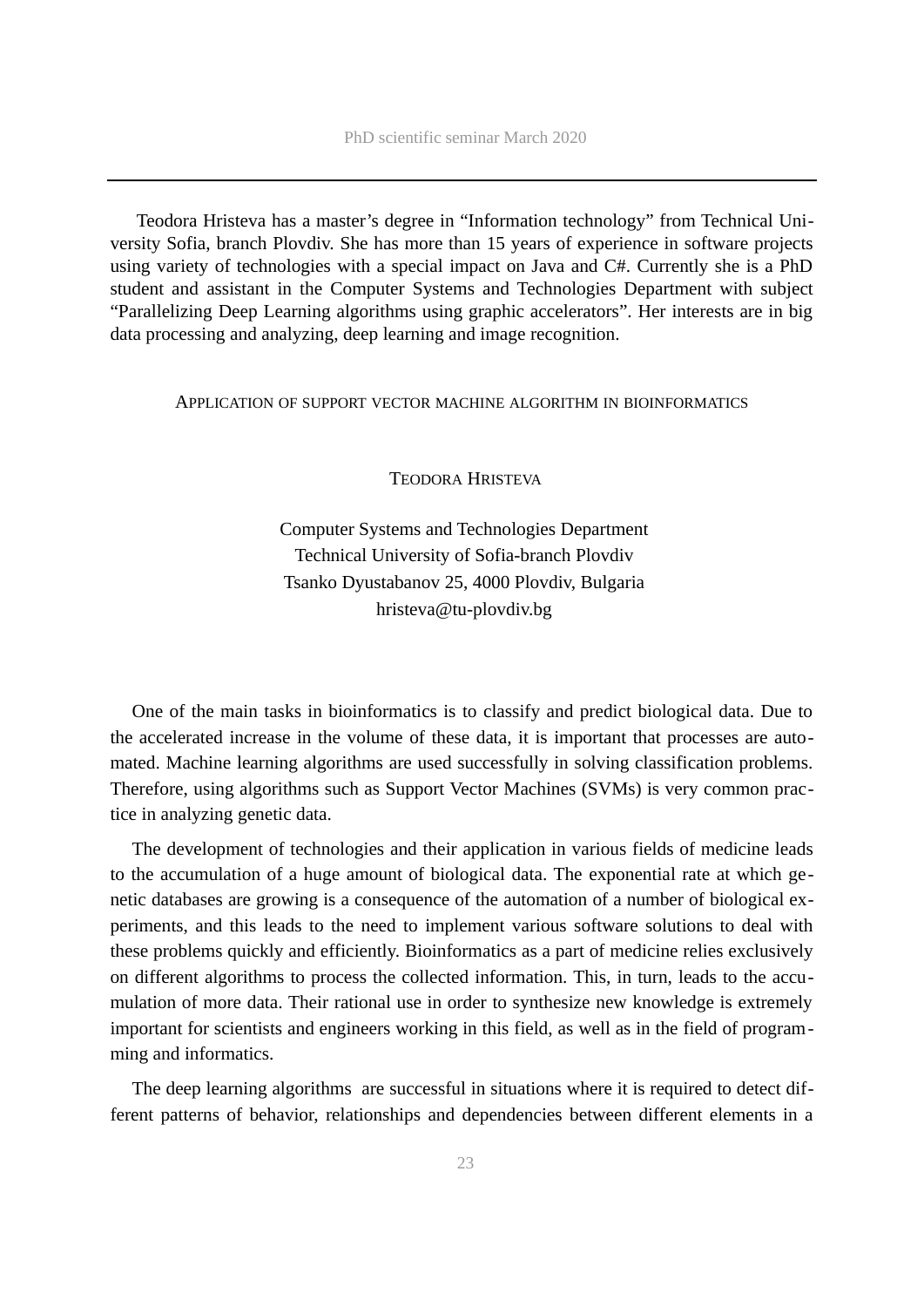given set of data. With their help is generated source code that allows the recognition of these models in the new data.

Bioinformatics is an interdisciplinary scientific field that deals with the study of data from various fields of biology with the help of informatics. It relies heavily on the development of algorithms and software that can be used both to process incoming information and to perform numerical experiments on it.

One of the most widely used representatives of supervised machine self-learning is the socalled Support Vector Machine Algorithm (SVM). It can be used for classification and regression, as well as for outlier detection, which makes it extremely flexible. It is designed to work with complex but small to medium-sized volumes of data. It is effective even with a very large number of features. Like any other algorithm of its kind, the goal of SVM is to create a model based on a training set that is able to determine the class of the elements with the greatest possible accuracy.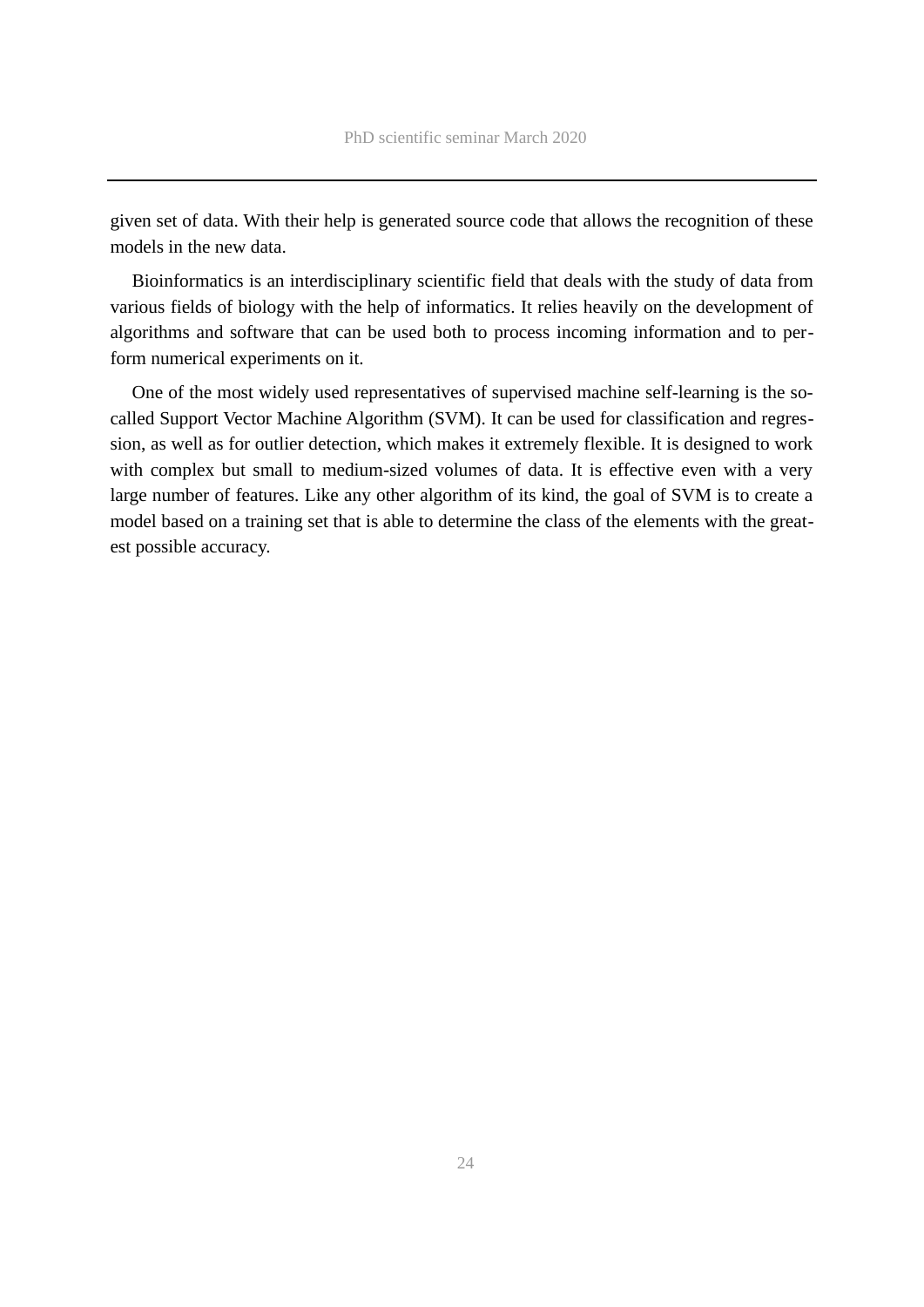Dimitre Kromichev is a PhD student at the Technical University Sofia branch Plovdiv, Department of Computer Systems and Technologies. He has a MSc and BSc degree in Computer Systems and Technology from Plovdiv branch of Technical University of Sofia. His PhD research interests and activities are in Field Programmable Gate Array based Canny edge detection.

# <span id="page-24-1"></span> A SPEED AND ACCURACY FOCUSED APPROACH TO FPGA BASED CANNY EDGE DETECTION **COMPUTATIONS**

<span id="page-24-0"></span>DIMITRE KROMICHEV

# Marketing and International Economic Relations Department University of Plovdiv Tzar Asen 24, 4000 Plovdiv, Bulgaria dkromichev@yahoo.com

 John Canny's algorithm for contour detection is a precise and reliable image processing technology. Its FPGA inplementation faces two problems: speed and accuracy.

 In the publications on Canny there are two general assessments: 1) Canny's mathematics is too complicated to be inplemented in FPGA without approximation; 2) Canny is too slow and, therefore, inappropriate for real time implementation. The objective of this work is to design and explore a new organization of FPGA based Canny computations guaranteeing optimal speed on the basis of total mathematical accuracy.

 Explored is the impact of the entire set of approximations on detected contours' precision. This requires the development of a set of tools and methodologies. Both synthetic and real life images are used to prove the strong negative impact of approximations on precision.

 Defined and explored are six capital speed parameters of FPGA based Canny computations: embedded memory, pipelining, parallelism, minimum number of uses of a single pixel, integer arithmetic, input data width. Designed is a set of computational algorithms which combine 100% mathematical accuracy with optimal speed. The algorithms' performance is assessed on a comparative basis with respect to maximum clock frequency and minimum number of clock cycles required to compute an accurate result. Presented are the utilized resources. The following Intel (Altera) FPGA platforms are used for the tests: 130 nm – 28 nm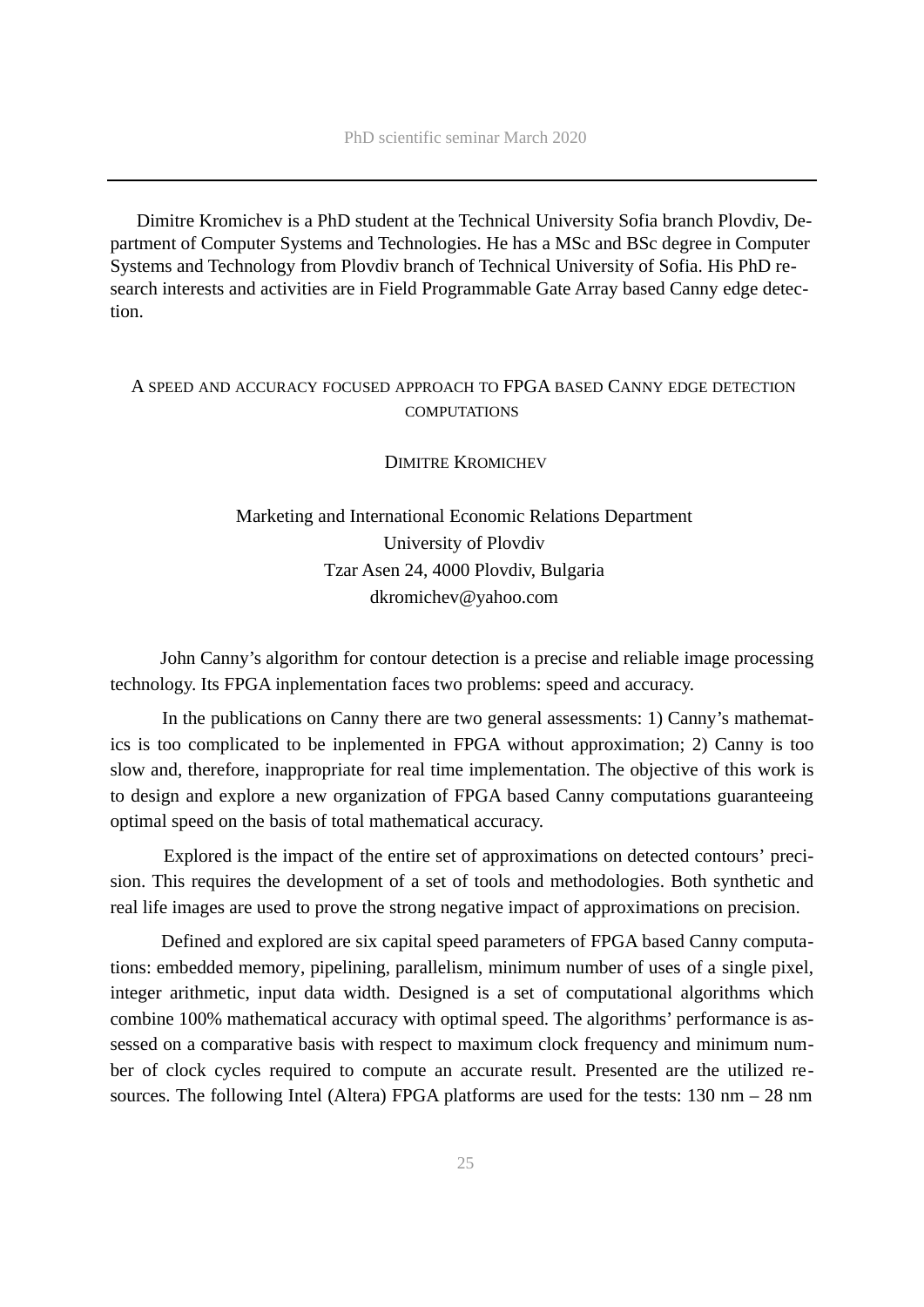# Cyclone  $I - V$  and 130 nm  $- 28$  nm Stratix  $I - V$ .

 Designed and explored is an entirely new approach to the organization of computations in each of the five Canny modules. Experimentally proved is the upper limit of frequency of operation in FPGA based Canny. Speed capabilities are explored on a comparative basis. For the purpose, developed is a specific methodology encompassing Register transfer level modelling, testing detected contours' precision and analyzing the working FPGA based Canny using real life images. Tested and proved is the capability of the proposed organization of computations to guarantee optimal speed and total mathematical accuracy.

The relevant conclusions to the dissertation are drawn. References are updated.